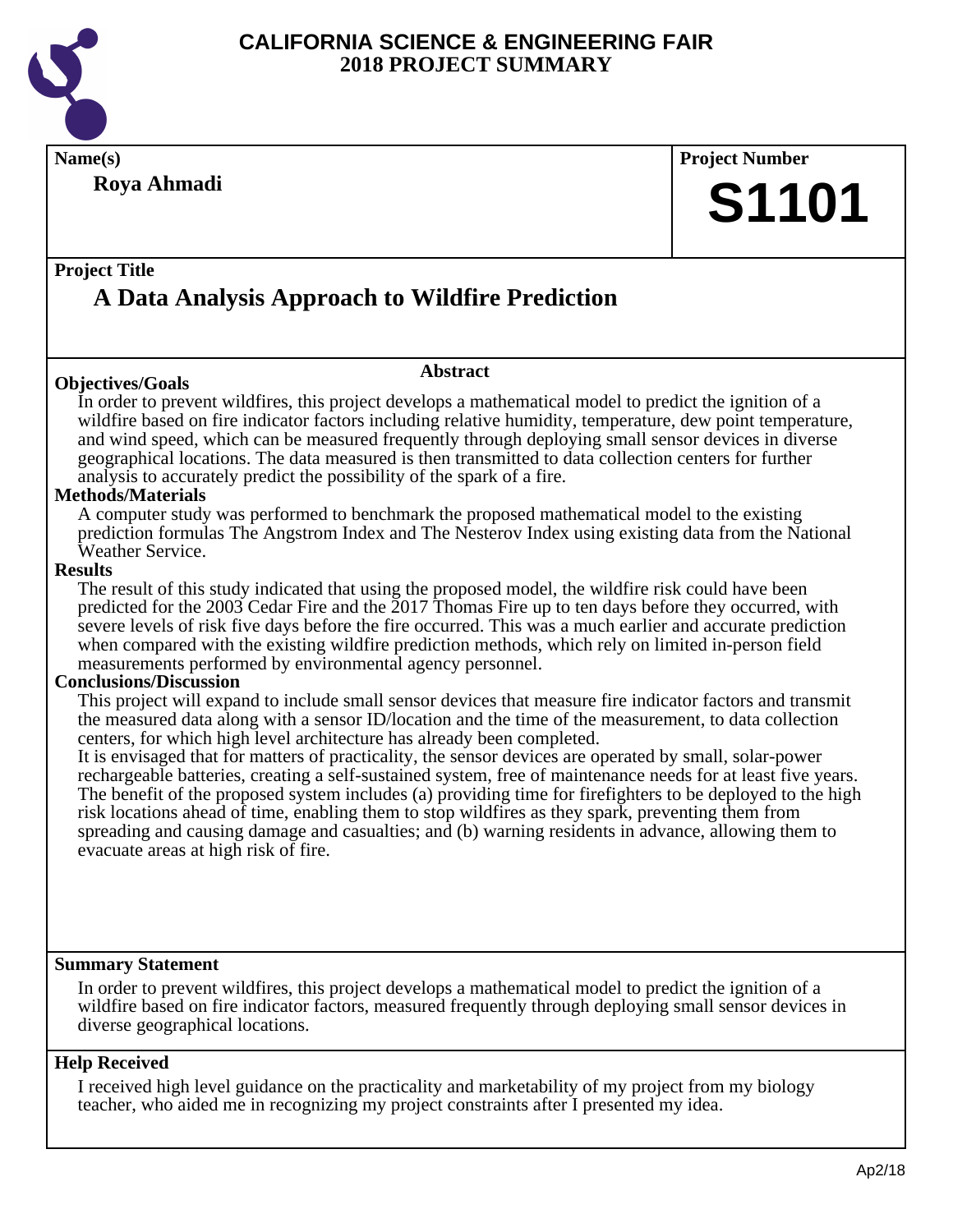

**Name(s) Project Number**

**Christopher Anklam; Haroun Khaleel; Jaeson Kim**

## **Project Title**

# **Treatment of Contaminated Groundwater with a Bioinspired Complex-Nanoparticle Hybrid Catalyst System**

## **Objectives/Goals**

**Abstract**

Growing scarcity of high-quality drinking water supplies across the globe heightens the need for innovative and sustainable technologies for drinking water decontamination and water-waste reuse. Perchlorate, a chemically inert but toxic oxyanion, has been widely detected in groundwater supplies and agricultural products in Southern California as a result of source water contamination from improper disposal of explosive materials, use of contaminated fertilizers, and natural atmospheric processes. Other known contaminants in groundwater, such as NDMA and TCE that are connected with health concerns, have further accentuated the demand for developing effective technologies to remove ClO4- and related recalcitrant contaminants from groundwater.

## **Methods/Materials**

Two separate experiments were conducted to compare the catalytic treatment of ClO4- in two different water matrices: DI water artificially spiked with ClO4- and raw groundwater. Briefly, 100 mg of Pd/C and 0.25 mg of NH4ReO4 stock solution were mixed together in a solution of 50 mL of DI water/50 mL of groundwater in a 50-mL round bottom flask capped with a rubber stopper. Collected aliquots of suspension were immediately filtered and analyzed (using ion chromatography) for residual ClO4 concentration at specific time intervals after initiating the batch reaction. A total of three trials were conducted for each water matrix.

#### **Results**

The catalyst system successfully completed ClO4- reduction in both the DI water and groundwater matrix. In the DI water matrix, the catalyst reduced ClO4- to 1.02% of the original concentration in 60 minutes. In the groundwater matrix, the catalyst reduced ClO4- to 1.74% of the original concentration in 120 minutes. The experiments also revealed that the catalyst reduces ClO4- more thoroughly in DI water than it does in groundwater. In DI water, 99.9% of the perchlorate was reduced while only 98.3% of the perchlorate was reduced in the groundwater matrix.

#### **Conclusions/Discussion**

The results disproved our hypothesis. The catalyst system showed a slower rate of reaction in the groundwater matrix relative to the DI water matrix. This may be due to the fact that the groundwater matrix contains numerous contaminants in addition to perchlorate which may also react with the catalyst. However, demonstrating the catalyst's success provides an alternative method that is more efficient in treating contaminated groundwater.

#### **Summary Statement**

The project demonstrates the success of a new catalyst system in treating perchlorate contamination in groundwater more efficiently.

#### **Help Received**

Kamron Saremi taught how local water treatment facilities use different methods to treat contaminated groundwater, and their limitations. Dr. Jinyong Liu taught the fundamentals of the catalysts systems and also supervised the experiment at UCR.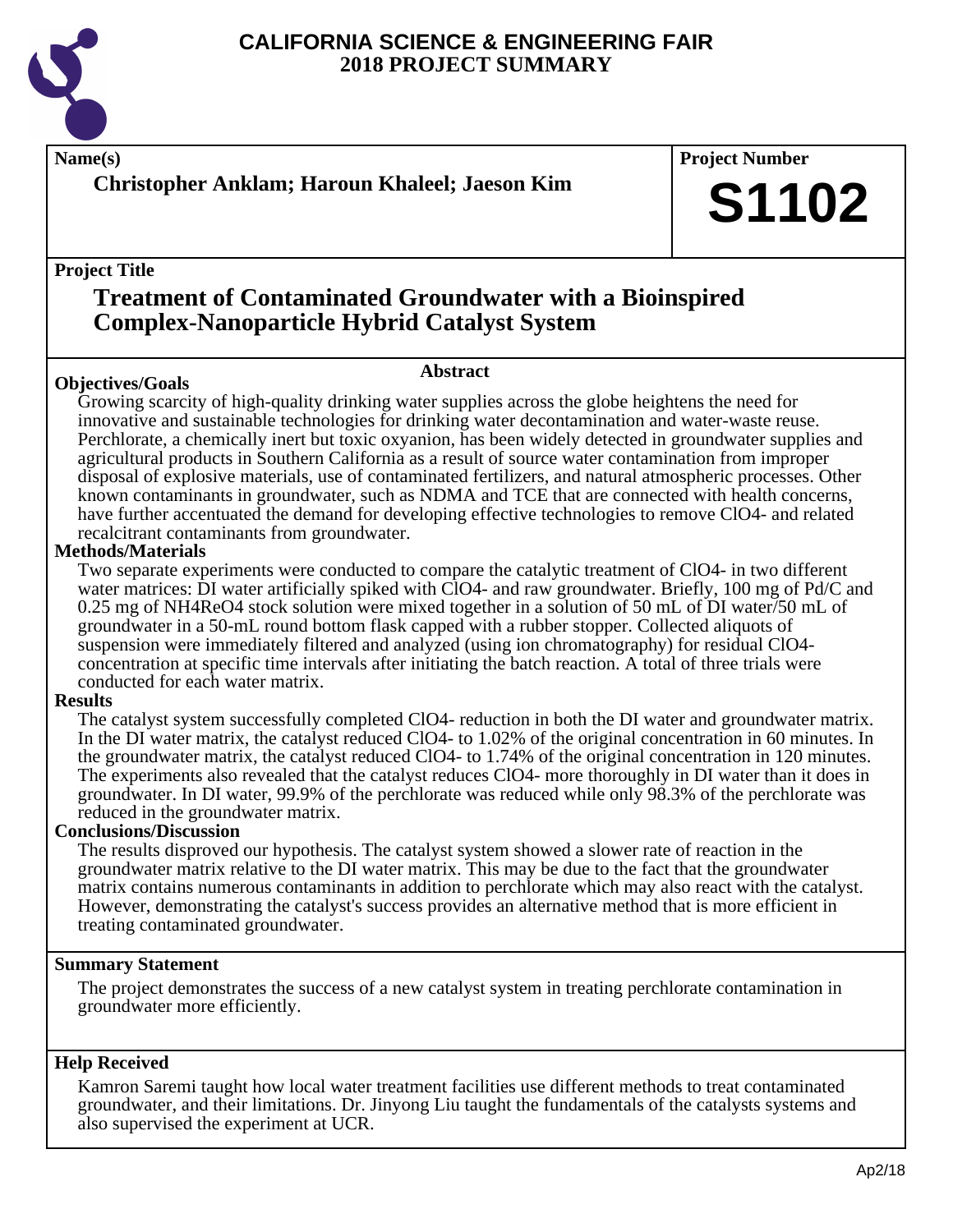

**Kaitlyn A. Arst**

**Name(s) Project Number**

# **S1103**

# **Project Title**

# **Using Earth-Friendly Biodegradable Fiber Matting Berms to Reduce Soil Erosion**

#### **Abstract**

**Objectives/Goals** The purpose of this study was to determine whether earth-friendly biodegradable Coconut Coir, Straw and Raffia each rolled onto jute fiber matting and made into berm covers could be used to prevent wind soil erosion degradation. If so, which soil biodegradable berm cover is most effective in controlling wind soil erosion? This research is divided into two phases. Phase one is conducting a wind simulation test. Phase two is determining a plant germination experiment.

# **Methods/Materials**

Soil was divided into 4 containers. Coconut Coir, Straw and Raffia berms were prepared and were tamped on top of the soil of its respective container. One container, as the control had no augmented surface cover placed on the soil. All 4 containers were angled to model a slope. Using a 150 p.s.i. 6 gallon air compressor a consistent medium flow of wind simulation was conducted daily for 2 weeks. An Anemometer was used to test the wind speed and the climate temperature. After each cycle of wind simulation, runoff soil was collected from each container, dried, sieved and weighed. Nitrogen, phosphorous, potash and pH balance levels of the soil content were tested. After 14 days of wind simulation, 25 seeds of Pisum sativum var. macrocarpon were planted in its respective receptacle to test soil quality. Each day the seeds that sprouted were recorded.

#### **Results**

Soil with the biodegradable Raffia berm cover was the most effective in controlling wind soil erosion with an 11.2 grams average soil run off. The control soil with no soil additives had a mean average of 169.1 grams soil run off and it was over 323% more soil runoff than the Raffia berm. The control plant also had the lowest germination rate after 21 days with 60% growth while the Raffia Berm plants had a germination growth rate of 96%. The pH balance tests of the soil ranged from Alkaline level 7.5 to 7.0 Neutral levels. The N, P and K content ranged from surplus to depleted.

#### **Conclusions/Discussion**

The results demonstrated the Raffia berm was most effective in reducing wind soil erosion and indicated this stabilizing cover can be used as an earth-friendly alternative for effectual management of soil erosion. Straw would be the next option when evaluated with the Coconut Coir, which had greater quantity of soil runoff and lower seed germination. The study showed wind soil erosion is more prevalent when the soil does not have a Coconut Coir, Straw or Raffia berm cover.

#### **Summary Statement**

I determined whether novel biodegradable lightweight jute fiber matting berm covers could be used to reduce wind soil erosion.

# **Help Received**

I designed and built the berms by myself after an internet search on technique. My mother reviewed my results.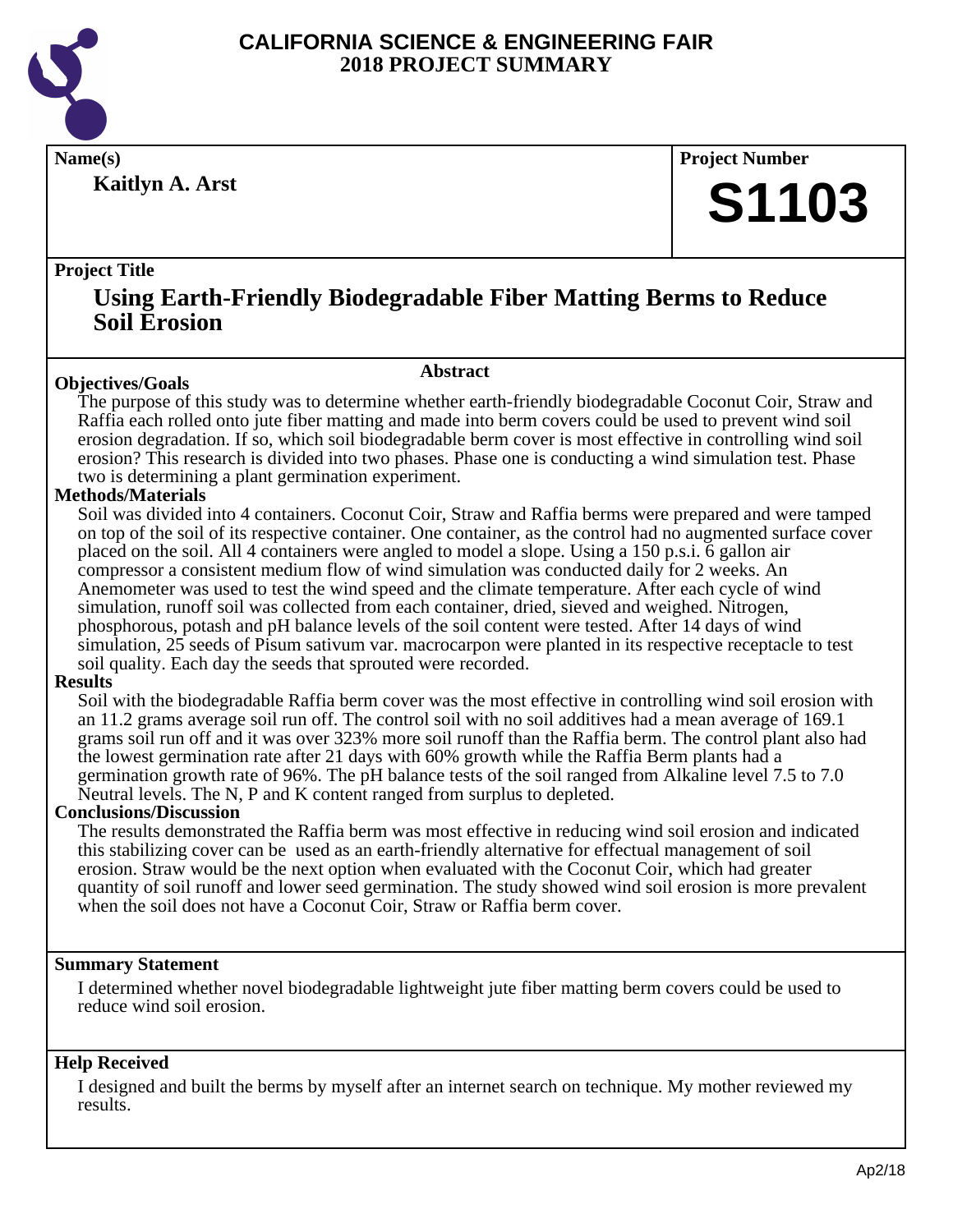

**Sasha Avakyan**

**Name(s) Project Number**

# **S1104**

# **Project Title**

# **Reverse Eutrophication of Freshwater Samples Containing Spirogyra Using a Liverwort Moss Specimen**

# **Objectives/Goals**

**Abstract**

The purpose of this experiment was to support the idea that cheap species of plants found almost anywhere in the world can serve as mechanisms for nutrient reduction in an effort to reduce the harmful effects of water over-enrichment. It was hypothesized that if the Liverwort specimen is present in a sample of water containing Spirogyra, the water's levels of nitrogen and phosphorous will decrease.

# **Methods/Materials**

In this study, two different environmental situations were mimicked: a eutrophic body of water containing Spirogyra (algae) and a eutrophic body of water containing Spirogyra and a live Liverwort, a species of flat-leafed moss. These two samples underwent the same conditions including temperature, volumes of water, and exposure to light, when cultivated in a 7-day period. The samples were tested for N and P using test tablets.

## **Results**

After allowing substantial growth, samples were collected from each container, and after testing, the container with the liverwort moss showed noticeably fewer amounts of both N and P. The results from the experiment show that a certain species of moss, specifically the liverwort, can play a key role in the mitigation of eutrophic bodies of water due to their method of nutrient absorption.

# **Conclusions/Discussion**

The practical implications of this study's findings, which show that the liverwort absorbs excess N and P, include possible large-scale ecosystem projects like artificial wetlands. Nevertheless, further research into the compatibility of this species of moss in certain ecosystems in which eutrophication is present is desirable to extend the knowledge of its possible outcomes. Overall, these finings have the potential to enrich future research in order to reduce the harmful effects of eutrophication on the welfare of surrounding people, flora, fauna, and the ambiance of the environment.

# **Summary Statement**

In this study, I tested the effects of the liverwort moss' presence in a eutrophic sample of water to assess whether this plant serves as a mechanism for excess nitrogen and phosphorus absorption.

# **Help Received**

Mr. William Lapin, my biology teacher, reviewed my final paper.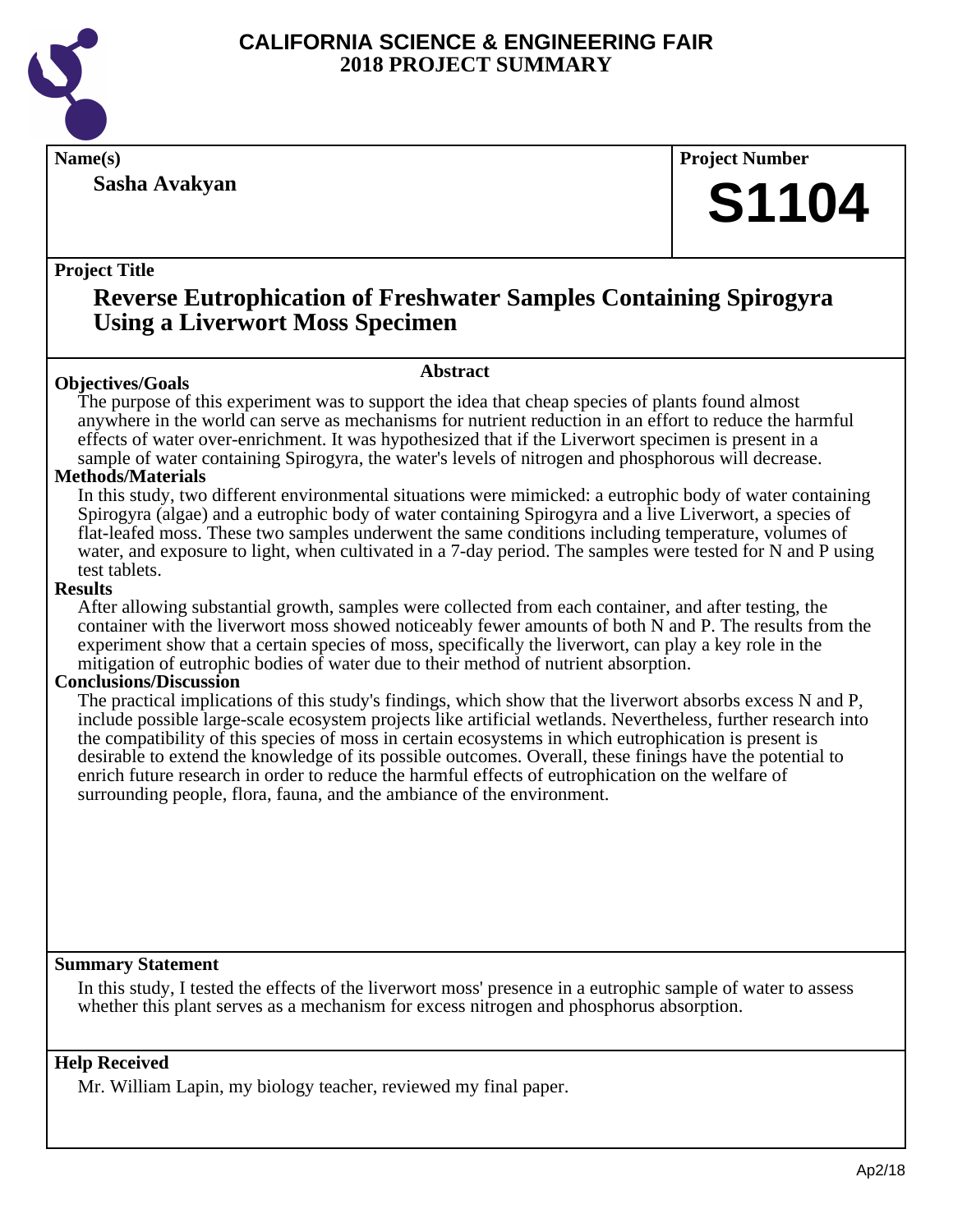

**Isabella R. Blanco**

**Name(s) Project Number**

# **S1105**

## **Project Title**

# **A Study of the Effectiveness of Commercially Available Soil Erosion Control Products**

#### **Abstract**

The objective of this experiment was to determine the most effective soil erosion control products under wind erosion simulations and also subsequently how effective these control products were at their price points.

#### **Methods/Materials**

**Objectives/Goals**

For this experiment, I used six different types of geotextiles which are all commercially available. These geotextiles were provided by Pacific Soil Stabilization. An additional control product I used was a Xanthan Gum solution. I used a large, industrial fan set on its highest speed to simulate wind erosion for the soil. I placed each container of soil with one of the control product and also one with no control products. I placed the containers in front of the large fan and turned it on for five minutes. I weighed the containers and recorded their change in soil mass after each trial. I repeated this procedure for twenty trials.

#### **Results**

After conducting twenty trials and calculating the percent change in soil mass, the most effective geotextile in the simulations was geotextile (G2) Landlok 450. This geotextile was composed of a dense web of crimped polypropylene fibers and had a an average percent change in topsoil mass of  $-0.149\%$ . The price points of each control product were also analyzed to their change in soil loss. When compared to prices, it was geotextile (G4) Excel CC-4 that was the best performing geotextile. This shows that between price points and effectiveness that there are two effective methods to controlling soil erosion.

#### **Conclusions/Discussion**

It can be concluded that the best performing geotextile was the Landlok 450 in terms of retaining the most soil. However, Excel CC-4 was also the most effective in terms of cost. This shows that there are multiple control products that can be effective. This also brings an economical application that expands our knowledge on soil erosion control products and their cost effectiveness. This study is valuable to farmers, home owners, and environmental agencies who need an affordable practical, and effective solution to preventing soil erosion.

#### **Summary Statement**

I conducted a wind erosion simulation to determine which commerically manufactured, soil erosion control products are the most effective in retaining its soil and cost effective.

#### **Help Received**

My Summer Science Institute Advisor, Mr. Magni, helped secure the donated geotextiles for this experiment. He also helped to analyze the data from the experiment. However, I logged the data and conducted the experiment on my own.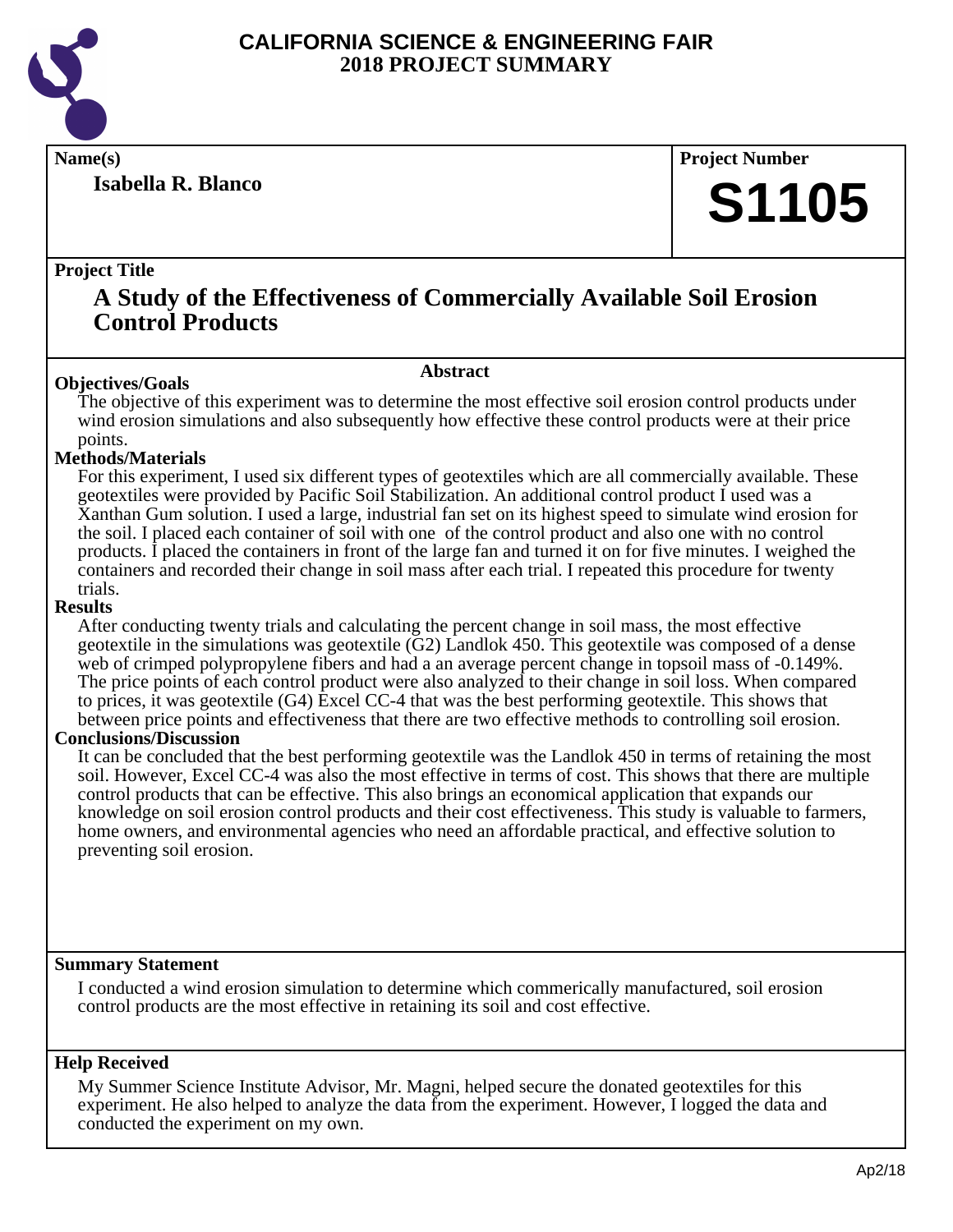

**Name(s) Project Number**

**Elizabeth A. Burket-Thoene**

**Project Title Is It Really Biodegradable?**

# **Abstract**

**Objectives/Goals** The objective of this experiment is to determine whether or not a specific type of biodegradable plastic eating utensil can begin to biodegrade within a limited amount of time with one additional element (besides water, soil and microorganisms) and to discover which additional element heat or worms (which primarily provide aeration), will affect the decomposition of the utensil most.

#### **Methods/Materials**

3 planters (about 6 liters each), 13 liters of soil, 3 biodegradable eating utensils (heavy duty corn starch), infrared heat lamp, water, thermometer, milligram scale, Red Wiggler worms

The utensils are placed in each planter and data is collected daily. Once a week each spoon is measured in weight and visually examined for any changes.

#### **Results**

All of the utensils increased in weight. The biodegradable plastic eating utensil in the heated planter had the most changes visually and in terms of weight. The utensil in the control planter and the planter with worms increased slightly in weight but had no visible changes in appearance.

#### **Conclusions/Discussion**

Although there were various limitations in this experiment that could have altered the outcome, such as the duration of the experiment, the brand of biodegradable eating utensil used, the temperatures of the soil, and the type of worms used (for aeration), the data suggests that this utensil advertised as biodegradable cannot decompose with only two elements (water and heat or water and worms) instead of all three. Whether or not this same utensil could potentially decompose at home using water, heat, worms and more time is unclear from this research.

#### **Summary Statement**

This experiment was designed to determine whether or not a biodegradable plastic eating utensil can really biodegrade.

#### **Help Received**

None. I designed, researched and conducted the experiment myself.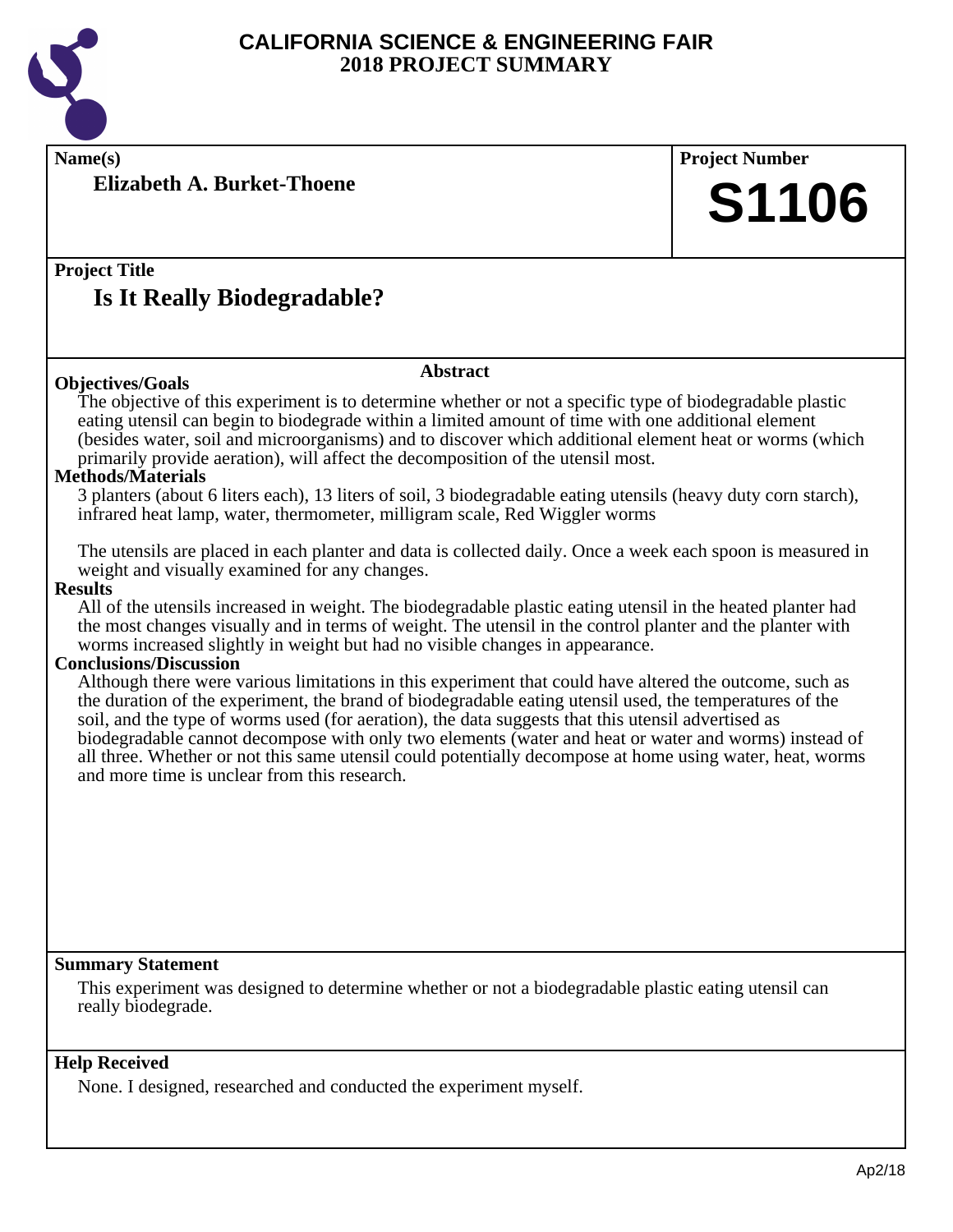

**Yeji Cho**

**Name(s) Project Number**

# **S1107**

# **Project Title**

# **The Effect of Carbon Sources on pH Fluctuations Caused by Nannochloropsis oculata**

# **Objectives/Goals**

**Abstract**

Biofuel producers have begun to use carbon sources as a method of stimulating continuous growth of algae through a combination of heterotrophic and photoautotrophic growth. This continuous growth of algae has the potential to stabilize the pH of water in which microalgae is grown. By stabilizing and raising pH, microalgae can be implemented as a means of ameliorating the effects of ocean acidification. This project explored the effect of carbon sources (glucose, fructose, and glycerol) on the pH fluctuations caused by growth of marine microalgae Nannochloropsis oculata.

# **Methods/Materials**

Four flasks were established with a 2:1 ratio of water and microalgal cultures. Each flask received micronutrients at the beginning of trials, and received light in a 12-hour cycle. Carbon sources were added at concentrations of 0.1 g/L, and pH probes were used to monitor flasks throughout the 7-day trials. Hemocytometer counts were used to measure algal concentrations every three days.

#### **Results**

Glycerol tended to have the highest pH at the end of trial periods, and also had the greatest growth. On average, glycerol surpassed the next highest pH by 0.212, and did not fluctuate in pH after the first three days. The control, glucose, and fructose flasks fluctuated based on light/dark cycles, rising to around 8.7 at night, but falling by about 0.2 during daytime.

# **Conclusions/Discussion**

The addition of glycerol resulted in stabilization and increase of pH. Throughout this experiment, glycerol was able to prevent fluctuations in pH based on light/dark cycles. The flask treated with glycerol also generally had the most efficient growth of microalgae, as seen in the high concentrations of Nannochloropsis oculata. The positive correlation between microalgae concentration and pH presents new insight into the potential of the biofuel industry as both a cleaner source of fuel and as a means of alleviating the negative effects of ocean acidification in marine environments.

#### **Summary Statement**

This project evaluated different carbon sources for their ability to increase and stabilize pH while optimizing growth of marine microalgae, Nannochloropsis oculata.

# **Help Received**

I designed and performed the experiment myself. I received guidance from the staff at Cabrillo Marine Aquarium, and used their facilities and equipment.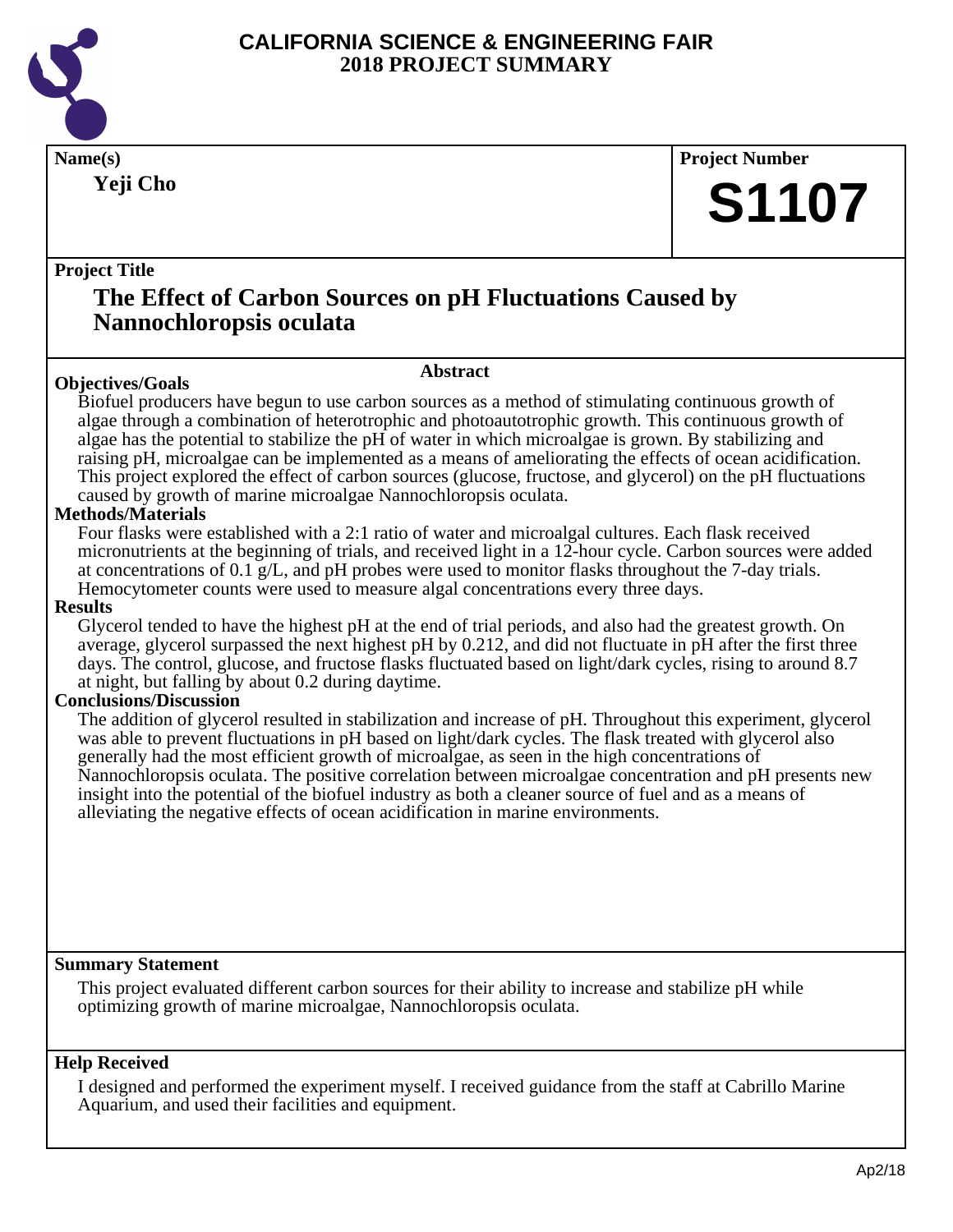

**Name(s) Project Number**

**Rachel Eizner; Lisa Leung**

## **Project Title**

# **Replacing Plastics: Innovating Biodegradable Bio-based Films, Part II**

#### **Objectives/Goals**

The objective of this engineering project was to increase the water resistance to less than 35% mass loss and test the biodegradability of the protein-based films created in last year's project.

**Abstract**

#### **Methods/Materials**

The base films were formed from distilled water, 80% casein protein concentrate, and glycerol, and were dried for 48 hours on a Teflon-coated pan. To improve water resistance, three measurements (.05 grams, .1 grams, .15 grams) of pectin or ferulic acid were added into the base solution and compared against each other. These water-resistant films were weighed before and after being submerged in water to test mass change. To test biodegradability, the base films and the ferulic acid films (the best performing films) were planted in bean, marigold, and cilantro pots and given 14 days to grow and biodegrade.

#### **Results**

The experimentation finds that 0.05 grams of ferulic acid added to the base casein solution performed best in water resistance, losing on 28.4% of the initial mass as compared to the 75.9% mass loss the normal casein films had. All films were able to fully biodegrade within 14 days of plantation. Bean plant growth increased 397% and 433% with the ferulic acid films and the base casein films respectively. Marigold growth was shortened to 69% and 35% of control plant size by the casein and ferulic acid films. Cilantro plant growth was shortened to 73% of original plant size for the casein films, but grew 118% of its original size for the ferulic acid films.

#### **Conclusions/Discussion**

The water solubility of normal casein films is decreased by 47.5% with the addition of 0.05 grams of ferulic acid. The films do not stunt plant growth. Instead, they decrease height in flowering plants, and tremendously increase growth in bean and cilantro plants.

#### **Summary Statement**

We created biodegradable, protein-based films, improved their water resistance, and tested their biodegradability and effects on environment.

#### **Help Received**

No help was received. All research, experimentation, and analysis was student conducted.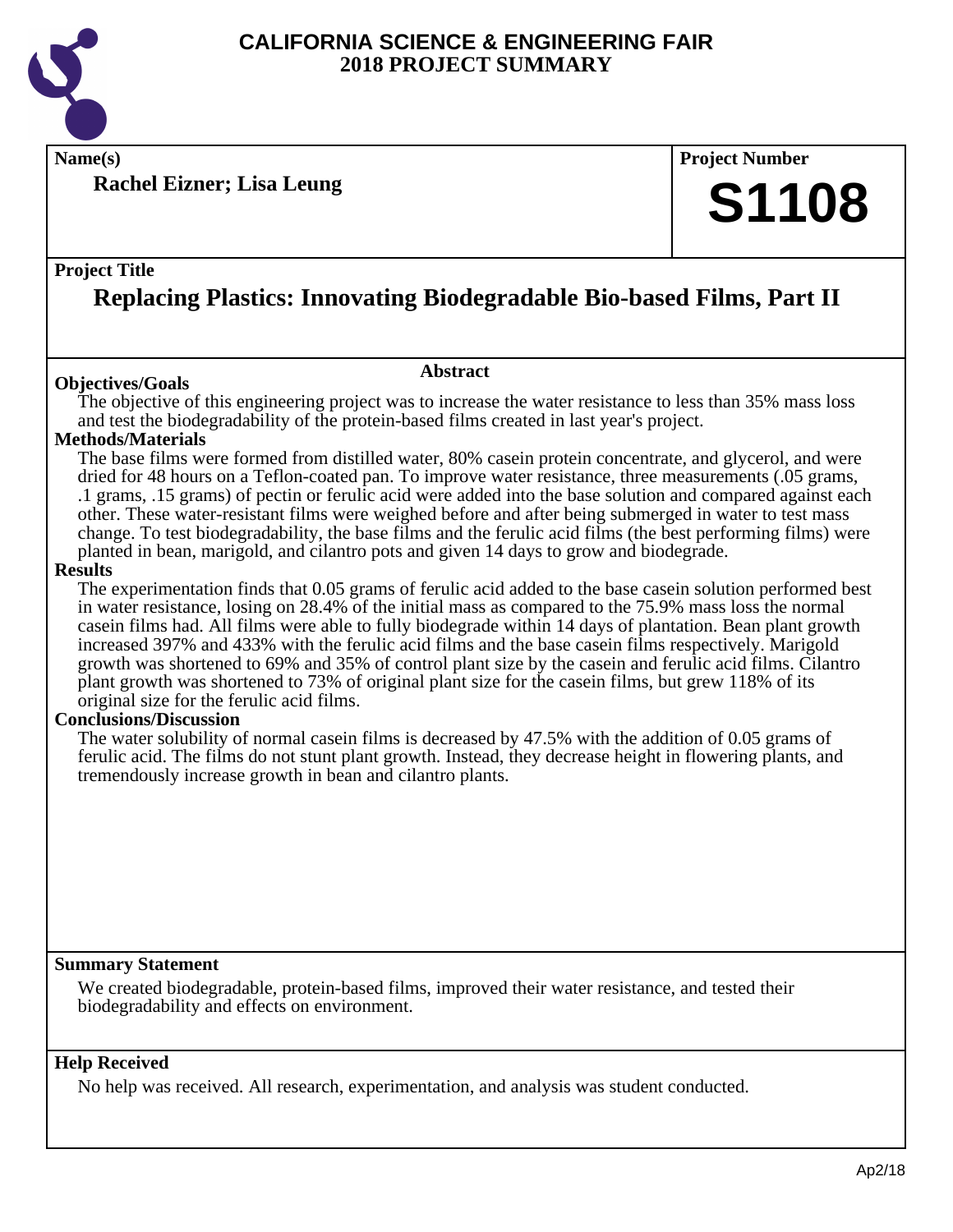

**Name(s) Project Number**

**Christopher Fakhimi; James Jolin**

# **Project Title**

# **Worms: The Bioremediation Solution of the Future**

#### **Objectives/Goals**

The purpose of this experiment was to determine which type of worm - Z. morio, T. molitor, T. obscurus or G. mellonella - is most effective at degrading polystyrene (PS) and if, in fact, gut bacteria are depolymerizing the PS molecules.

**Abstract**

#### **Methods/Materials**

We set up terrariums with worms and polystyrene (PS) in each and monitored consumption and worm attrition over a period of 31 days. Then, we measured the CO2 emissions of worms reared on antibiotics and PS, using CO2 sensors and biochambers, to determine if bacteria were degrading PS molecules. Finally, we cultured worm gut bacteria in bacterial cell culture flasks with a carbon-free medium and PS, plated the bacteria on agar plates, incubated the bacteria for 48 hours at 37C, extracted the bacterial DNA with a DNA extraction kit, and amplified the Exiguobacterium sp. strain YT2 bacterial DNA using universal 16s primers, TAQ Master Mix, and Thermal Cycler. Amplicons were sequenced at an off-site sequencing facility.

#### **Results**

An analysis of variance (ANOVA) data test of PS consumption  $(n=4)$  and worm attrition  $(n=4)$  resulted in p-values lower than the alpha standard (p<0.05), showing a significant difference in both tests. Z. morio consumed the most polystyrene, with 25.23% consumption, and also had the least death, with 12% attrition. DNA sequencing revealed that 40% of Z. morio gut bacteria DNA is similar to Exiguobacterium sp. strain YT2. Additionally, Z. morio, reared on PS, ceftriaxone and gentamicin antibiotics, produced on average 36.5% less CO2 (ppm/h) than specimens without antibiotics. Microbes were present in the Z. morio guts and were suppressed by antibiotics.

#### **Conclusions/Discussion**

The alternative hypothesis was supported; worms, specifically Z. morio, can serve a viable role in bioremediation. Hypothetically, 10,000 Z. morio specimens, which are not difficult to rear, could eat 150 grams of PS. Effective and fast bacterial cell culturing could provide a means of polystyrene degradation. Easy PS-degrading microbe DNA isolation and amplification could provide further research about the proteins that encode PS degradation.

#### **Summary Statement**

This project supported, using various scientific disciplines, the conclusion that Z. morio most effectively degrade PS and gut microbes play a role in PS molecule depolymerization.

#### **Help Received**

We received no institutional assistance in our project. Thomas Reynolds, PSM did mentor and assist us in our school laboratory during the implementation of biotechnology. Otherwise, we performed all other procedures.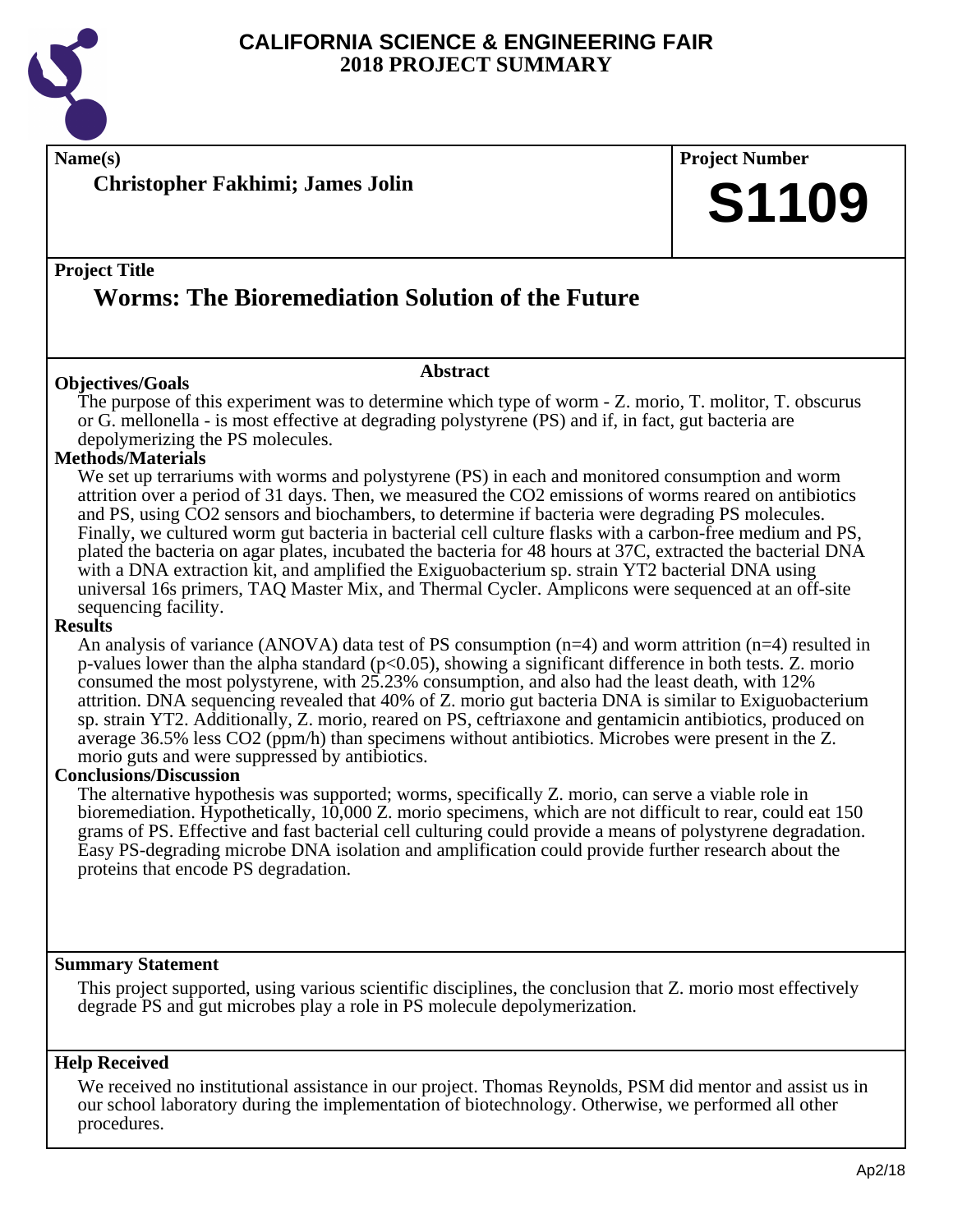

**John Ha**

**Name(s) Project Number**

# **S1110**

# **Project Title**

# **Generating Energy from Microbes: An Approach to Recycling Domestic Wastes**

#### **Abstract**

**Objectives/Goals** The objective of this research is to find the best design for a small scale anaerobic digester which could effectively transform biomass into biofuel using the least amount of outside energy.

# **Methods/Materials**

Measured the most efficient environment for anaerobic digesters to produce energy by setting up two batches of anaerobic digesters in cold and warm environments. The warm batch was heated up by an U.V lamp and the cold batch was placed in room temperature. The warmer temperature should be around 32 - 38 celsius while the colder temperature should be around 18 - 22 celsius. Each batch had 5 anaerobic digesters. Attach a balloon to the top of every digester to collect the biogas produced. Measure the circumference of every balloon every 12 hours and record the data. Use Sketchup afterwards to produce the most effective anaerobic digester based on the results.

#### **Results**

The results demonstrated that the warmer digester produced significantly more biogas than what the colder digester produced under a four day period. The warmer digesters produced a combined amount of 1168.8 ml biogas while the cold digesters produced a combined amount of 275.4 ml biogas. The graph shows an exponential trend throughout the warmer digesters while the colder digesters fluctuates in the amount of biogas produced per day. The results will therefore prove that anaerobic digesters function best under temperatures of 31 - 37 celsius as opposed to room temperatures of 18 - 22 celsius.

#### **Conclusions/Discussion**

This conclusion based on the results proved my hypothesis correct. The bacteria which are in charge of digesting foods in the anaerobic digesters are mesophiles and they are most suited to temperatures of 30 - 45 degrees. The apex of mesophilic reproduction and occurs around 31 - 37 celsius and they subside after that level is reached. Temperatures below that also decreases the productivity of mesophilic bacteria. Anaerobic digesters must therefore maintain their temperatures between 31 - 38 celsius to produce the most effective results. Therefore this justifies the need of warmer regions in the U.S to construct Anaerobic Digesters to harness the energy from organic wastes. Or else this biogas would be released into the atmosphere was wasteful and potentially harmful greenhouse gases.

#### **Summary Statement**

I used bacteria to harness energy from organic wastes in an attempt to decrease greenhouse gas emissions as well as to reduce the growing amount of landfills in the U.S.

#### **Help Received**

I received minimal help from my parents throughout my science fair project. Apart from driving me places such as Walmart and Home Depot to get materials. I finished the project on my own. I however must give credit to both my history as well as science teachers in inspiring me to work for the betterment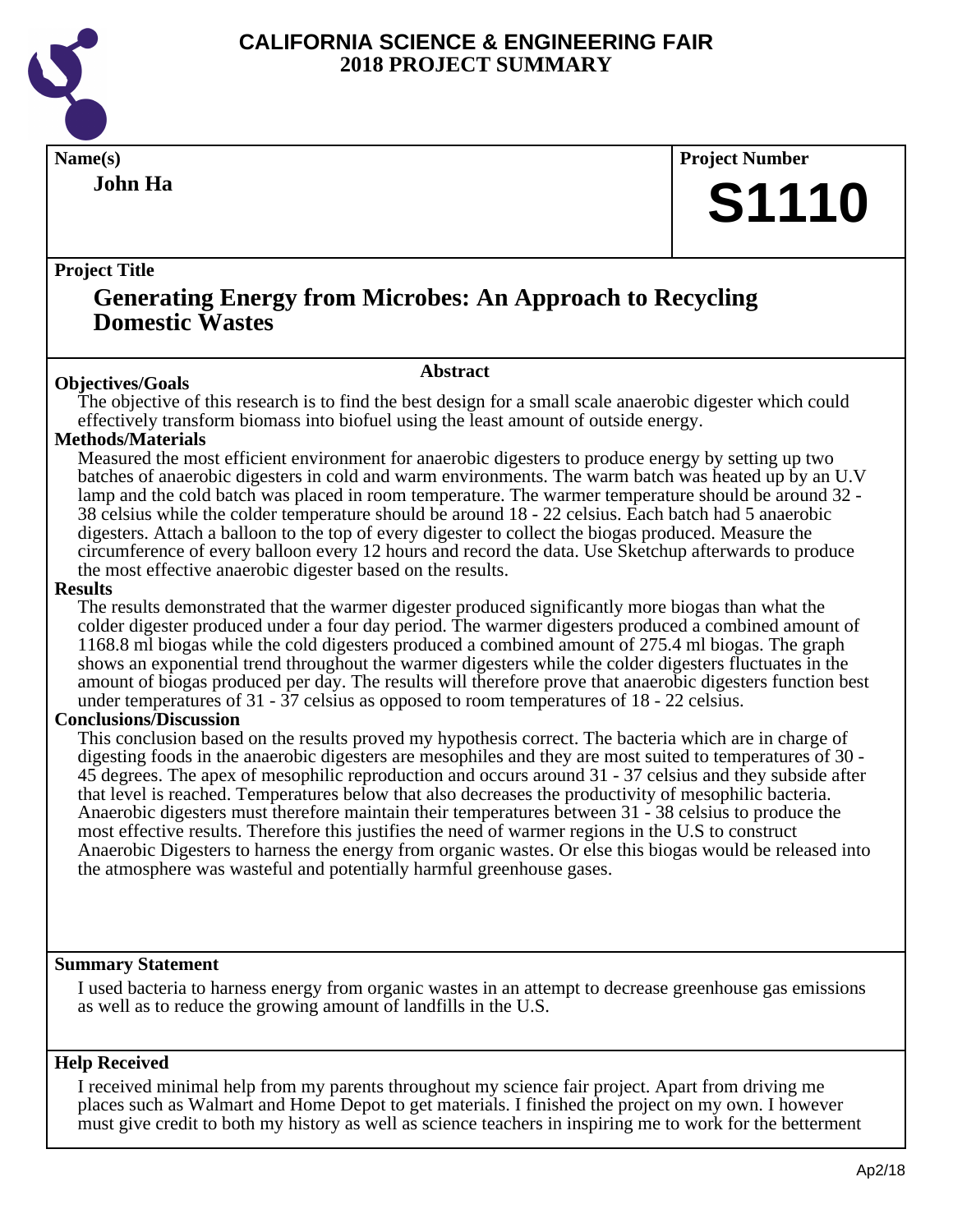

| Name(s)                                                                                                                                                                                                         | <b>Project Number</b> |
|-----------------------------------------------------------------------------------------------------------------------------------------------------------------------------------------------------------------|-----------------------|
| <b>Kastine Hiltman; Madison Perkins</b>                                                                                                                                                                         |                       |
|                                                                                                                                                                                                                 | <b>S1111</b>          |
|                                                                                                                                                                                                                 |                       |
|                                                                                                                                                                                                                 |                       |
|                                                                                                                                                                                                                 |                       |
| <b>Project Title</b>                                                                                                                                                                                            |                       |
| <b>Backyard Brew</b>                                                                                                                                                                                            |                       |
|                                                                                                                                                                                                                 |                       |
|                                                                                                                                                                                                                 |                       |
|                                                                                                                                                                                                                 |                       |
| <b>Abstract</b>                                                                                                                                                                                                 |                       |
| <b>Objectives/Goals</b>                                                                                                                                                                                         |                       |
| The object of this study is to determine if potable water was not available could you use materials in a                                                                                                        |                       |
| common backyard to filter bacteriological and suspended contaminates from raw water to make it safe to                                                                                                          |                       |
| consume. Potable water standards used for this experiment are total coliform <1.0 CFU/100 ml and                                                                                                                |                       |
| turbidity $<$ 5.0 ntu.<br><b>Methods/Materials</b>                                                                                                                                                              |                       |
|                                                                                                                                                                                                                 |                       |
| A premeasured turbidity and coliform of raw water was poured over 8 backyard materials (rubber bark,                                                                                                            |                       |
| woof chips, coal, pea gravel, sand, granite rock, lava rock and pine needles). The effluent from each filter                                                                                                    |                       |
| media was collected. Turbidity was measured using a turbidimeter to determine suspended contaminant<br>removal and 24 hour Idexx collert tests were ran to determine bacteriological removal. Each filter media |                       |
| test was ran ten times and an average turbidity and coliform were recorded.                                                                                                                                     |                       |
| <b>Results</b>                                                                                                                                                                                                  |                       |
| The test results indicate that coal had the best turbidity removal rate of 37% and pea gravel had the best                                                                                                      |                       |
| coliform removal of 45%. Sand had the best overall contaminants removal (turbidity and bacteria) than                                                                                                           |                       |
| any other filter media. None of the filter media samples came close to meeting potable drinking water                                                                                                           |                       |
| standards.                                                                                                                                                                                                      |                       |
| <b>Conclusions/Discussion</b>                                                                                                                                                                                   |                       |
| Water treatment is complicated process that can not just be replicated at home. There is a vast array of                                                                                                        |                       |
| different contaminants in the water and there is not a specific filter media that can remove them all. Most                                                                                                     |                       |
| important aspect of potable water is coliform removal.                                                                                                                                                          |                       |
|                                                                                                                                                                                                                 |                       |
|                                                                                                                                                                                                                 |                       |
|                                                                                                                                                                                                                 |                       |
|                                                                                                                                                                                                                 |                       |
|                                                                                                                                                                                                                 |                       |
|                                                                                                                                                                                                                 |                       |
|                                                                                                                                                                                                                 |                       |
|                                                                                                                                                                                                                 |                       |
|                                                                                                                                                                                                                 |                       |
|                                                                                                                                                                                                                 |                       |
|                                                                                                                                                                                                                 |                       |
| <b>Summary Statement</b>                                                                                                                                                                                        |                       |
| If potable water was not available could you use materials in a common backyard to filter bacteriological                                                                                                       |                       |
| and suspended contaminates from raw water to make it safe to consume.                                                                                                                                           |                       |
|                                                                                                                                                                                                                 |                       |
|                                                                                                                                                                                                                 |                       |

# **Help Received**

My dad demonstrated the proper lab technique in setup and reading Idexx colilert tests. City of Fairfiled allowed laboratory access and provided testing equipment.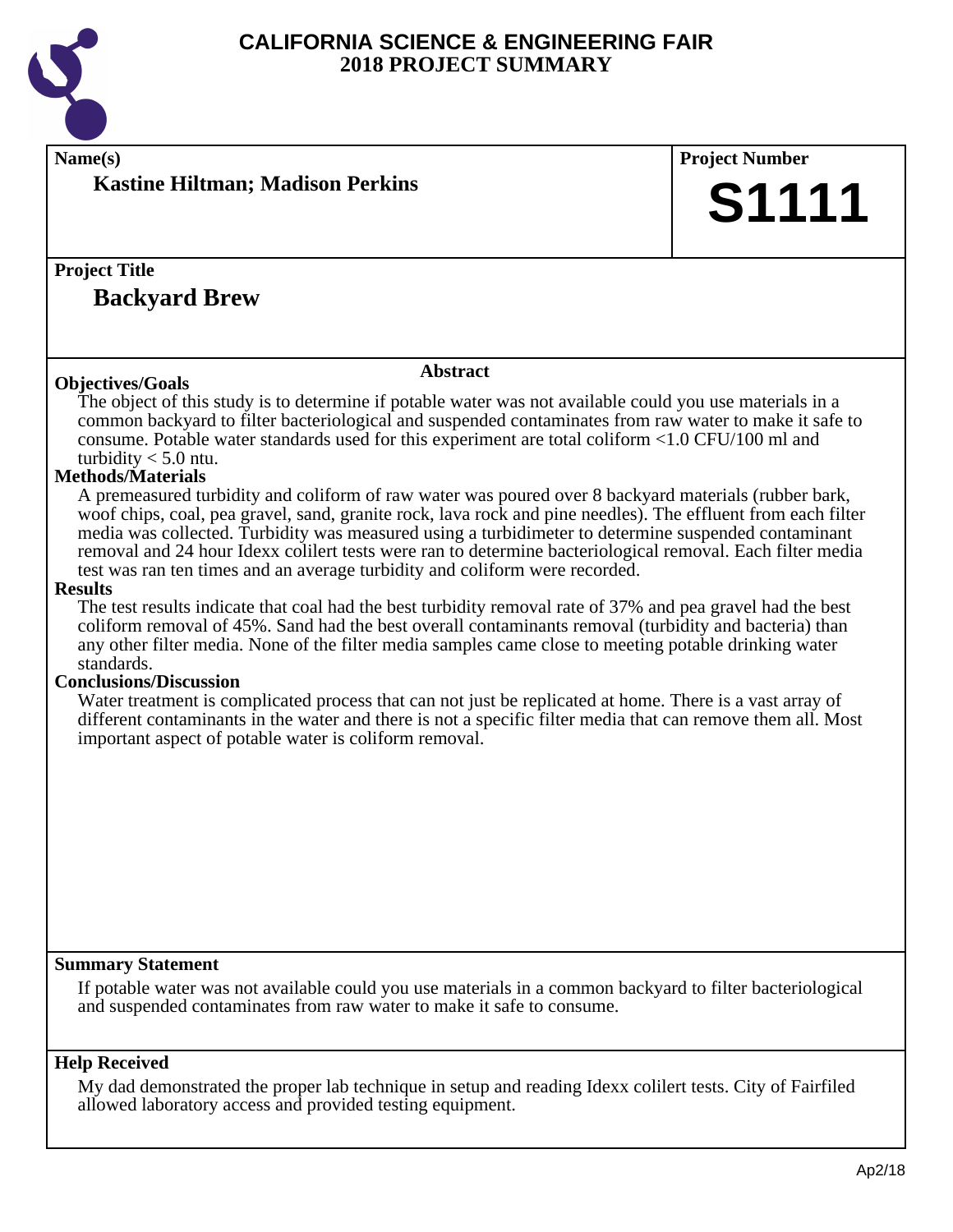

**Name(s) Project Number**

**Jonghyun Hong; Jad Soucar**

## **Project Title**

# **An Alternative Approach to Synthesizing Concrete,Using the Salt Water Carbonate Buffer System, and the Cocolithophore**

# **Objectives/Goals**

#### **Abstract**

The concrete industry creates over 86.7 million metric tons of concrete every year, and unfortunately emits over 3 billion tons of carbon dioxide as well. In order to minimize the carbon dioxide emission from the concrete production industry, our project sought to find an environmentally sustainable method that would allow for the formation of a zero emission calcium carbonate based concrete. The main target was to achieve a form of calcium carbonate crystallization around a series of aggregates, to not only create a firm concrete like structure, but also eliminate the mining and burning of limestone.

# **Methods/Materials**

Numerous combinations of CaCl2, Ca(OH)2, and Mg(OH)2 were dissolved in solutions and placed in a modified vacuum/gas chamber with different aggregates (such as sand and gravel). The chamber was then vacuumed out, and saturated with CO2 to promote the formation of carbonate. After multiple trials, we experimentally determined the correct ratio of calcium chloride, magnesium hydroxide, water, carbon dioxide, And aggregate ,to maximize the amount of calcium carbonate created. The calcium carbonate then fused together the aggregate, to create a concrete like structure.

#### **Results**

The experimentally determined ratio for the ingredients CaCl2, Mg(OH)2, Ca(OH)2,CO2 and water in moles is,  $6.25 / .6 / 2.5 / 192.5 / 1$ . With this ratio, we gained the ability to synthesize a calcium carbonate-based concrete that could withstand a substantial amount of pressure. When testing the "hardness" of the newly synthesized concrete according to the Moh's test of hardness, our concrete received an average of 7-8.

# **Conclusions/Discussion**

We predict that the addition of carbonic anhydrase and cocolithophore will catalyze the saltwater carbonate buffer system and the formation of calcium carbonate, to create more a more durable concrete structure. Additionally the E.Huxleyi strand of cocolithophore will provide the calcium carbonate within the concrete, a unique microscopic spherical shape, which would increase the strength of the concrete. Conclusively our novel process to create concrete will be applied instead of concretes such as Type l (cinder blocks, benches), and V1 concrete (decorative) and Insulator-based concrete.

# **Summary Statement**

We created inudstrial grade concrete out of carbon dioxide and various other ingrediants, to effectivly remove carbon from our atmosphre and toxic metals from our enviorment.

# **Help Received**

We designed and developed our prodceudre and the machine necasary to complete it, with the feedback of Prof. Jamil Momand in the department of Chemistry & Biochemistry at Cal State LA.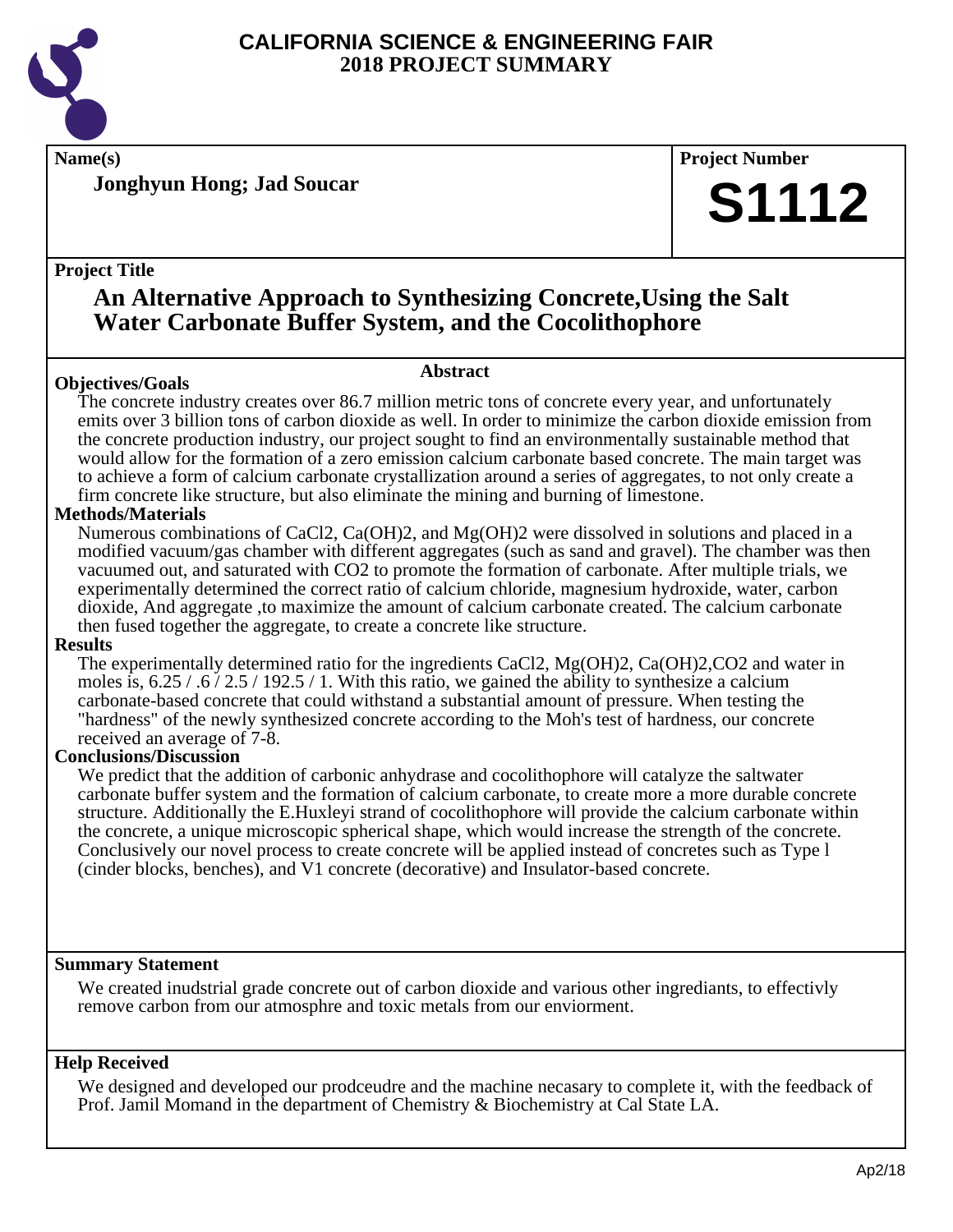

**Patrick J. Kim**

**Name(s) Project Number**

# **S1113**

# **Project Title**

# **Optimizing Cultivation of Chlorella vulgaris in Various Photobioreactor Systems and Municipal Wastewater Concentrations**

# **Abstract**

**Objectives/Goals** Among the scientific community, there is growing agreement that microalgal photobioreactors are among the most effective systems for biomass generation and carbon capture to lower atmospheric carbon dioxide levels. However, further optimization of growth is required to provide more effective solutions. Current literature mostly focuses on closed photobioreactor systems with carbon dioxide bubbling and, if utilizing wastewater, pure wastewater as a nutrient source. This study aims to investigate the ideal type of photobioreactor and wastewater concentration to maximize microalgae growth in small-scale municipal wastewater filtration systems.

## **Methods/Materials**

The green microalgae Chlorella vulgaris was cultured in four 30-liter photobioreactor systems: closed and open-air, with and without carbon dioxide bubbling and pH monitoring. Periodically, turbidity was recorded and Guillard's formula was added. Separately, C. vulgaris was cultured in seven 300-milliliter samples of various concentrations of distilled water and treated municipal wastewater from the Hyperion Water Treatment Plant. The turbidity and pH of each sample were collected and recorded regularly.

#### **Results**

The system that yielded the most biomass was the open photobioreactor with carbon dioxide bubbling and pH monitoring, generating a turbidity value of 180 NTU after 21 days. The wastewater sample microalgae grew sinusoidally, with considerable asymptotic variation after an initial period of similar growth. The optimal wastewater concentration for culturing was the 83% concentration, with an asymptotic turbidity value of 763 NTU.

#### **Conclusions/Discussion**

The results show algal growth dominance in photobioreactor systems with an additional carbon dioxide source and installed degassing mechanism. In addition, the data support a culturing concentration of around 80-85% municipal wastewater over 100% wastewater or distilled water. Hence, developing and implementing algal photobioreactor systems in water treatment plants can take advantage of these discoveries both to capture carbon and to purify wastewater, lowering levels of atmospheric carbon dioxide and mitigating the potential risks of marine algal blooms caused by wastewater pollution.

#### **Summary Statement**

This study concluded that photobioreactor microalgae growth may be optimized with a regulated degassing mechanism, an additional carbon dioxide source, and, in systems utilizing wastewater, continuous replacement of diluted wastewater.

# **Help Received**

Dr. Ochan Otim aided me in collection of the wastewater from the Hyperion Water Purification Plant, obtaining instrumental analysis of the treated wastewater, and reviewing experimental procedure. He also gave me access to the lab. My parents helped in driving and gathering necessary materials.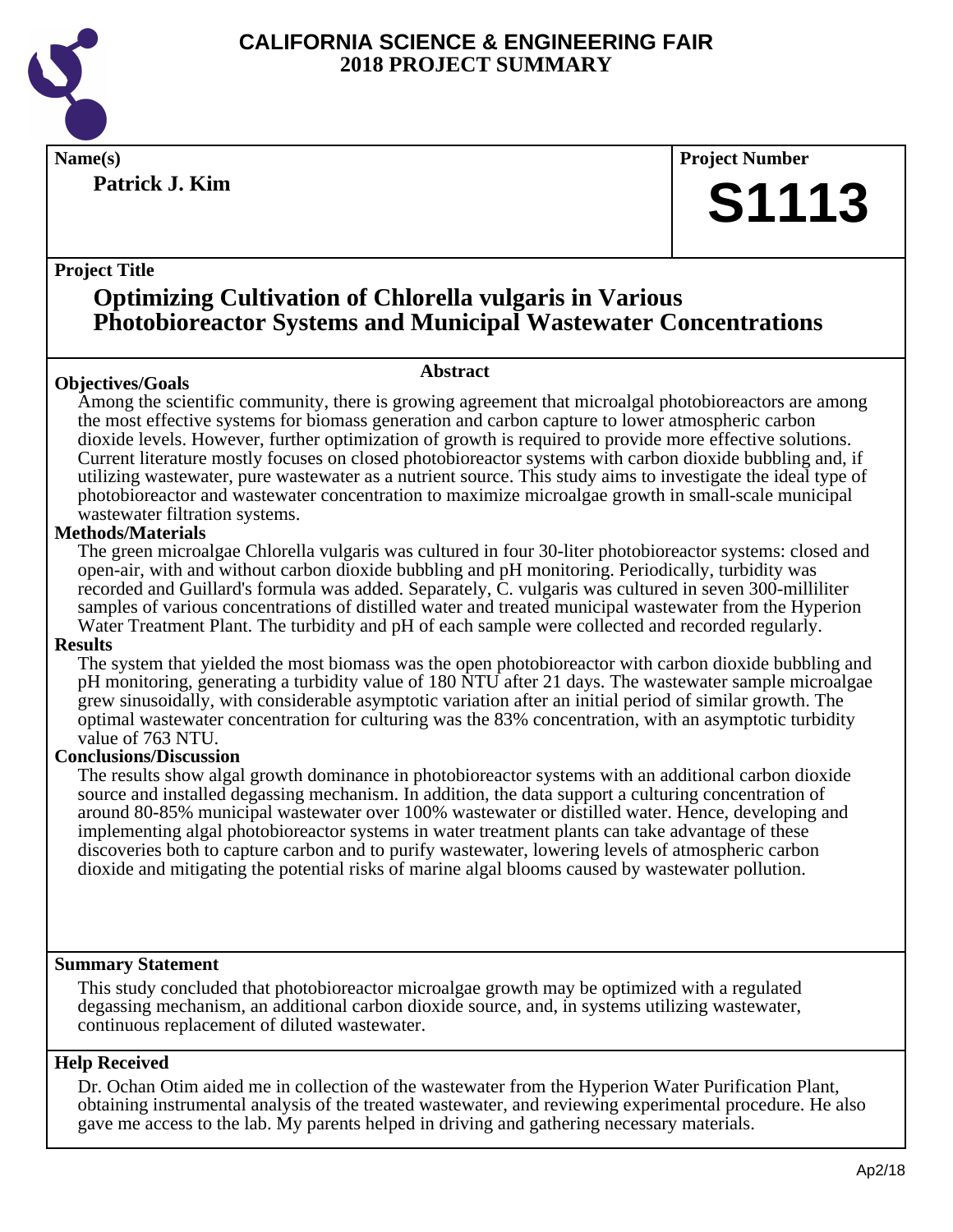

**Laura A. Krasnow**

**Name(s) Project Number**

# **S1114**

# **Project Title**

# **Studying the Biodegradation of Low-Density Polyethylene by Marine Bacteria**

#### **Abstract**

**Objectives/Goals** It was hypothesized that bacteria collected from plastic incubated with ocean water, collected from Scripps pier, are capable of biodegrading plastic.

## **Methods/Materials**

A sample of surface ocean water was used and eight pieces of low-density polyethylene(LDPE) were incubated for approximately one month. From the plastic pieces, 16 species of marine bacteria were isolated. Each isolate was added to a test tube containing filtered sea water and a piece of LDPE. The independent variable was the different isolated bacteria strains and the dependent variable was the weight difference measured. The experiment was done in triplicate. The control for the experiment included three test tubes with only plastic and filtered sea water. The plastic was weighed before and after being inoculated with the bacteria to measure the weight difference. The isolates were identified by using 16S rRNA gene sequencing. The isolates, which were mostly from the Alteromonas genus, were incubated with strips of LDPE for either two weeks or four weeks and the weight loss of the plastic piece was measured.

#### **Results**

The results were inconclusive. None of the plastic pieces had a statically significant weight decrease that would identify one bacteria capable of degrading plastic. However, one of the bacteria identified as part of the Alteromonas genus, had a weight decrease in both the two week set and the four week set.

#### **Conclusions/Discussion**

Although, no particular genus of marine bacteria was found to have a statistically significant ability to degrade LDPE, this experiment identified key bacteria that can be found on plastic floating in the coastal Pacific Ocean. The knowledge of what bacteria is found on plastic can be beneficial when studying how to use marine bacteria to mitigate plastic pollution.

#### **Summary Statement**

I obtained marine bacteria found on plastic, isolated and idenified them, and tested their ability to biodegrade plastic by testing the weight decrease of a LDPE plastic piece after a two week and four week isolation.

#### **Help Received**

I was able to use Dr. Bowman's lab at the Scripps Institute of Oceanography. He provided me with resources and advice. My advisor at the lab was Natalia Erazo, and she helped me throughout this experiment with instruction.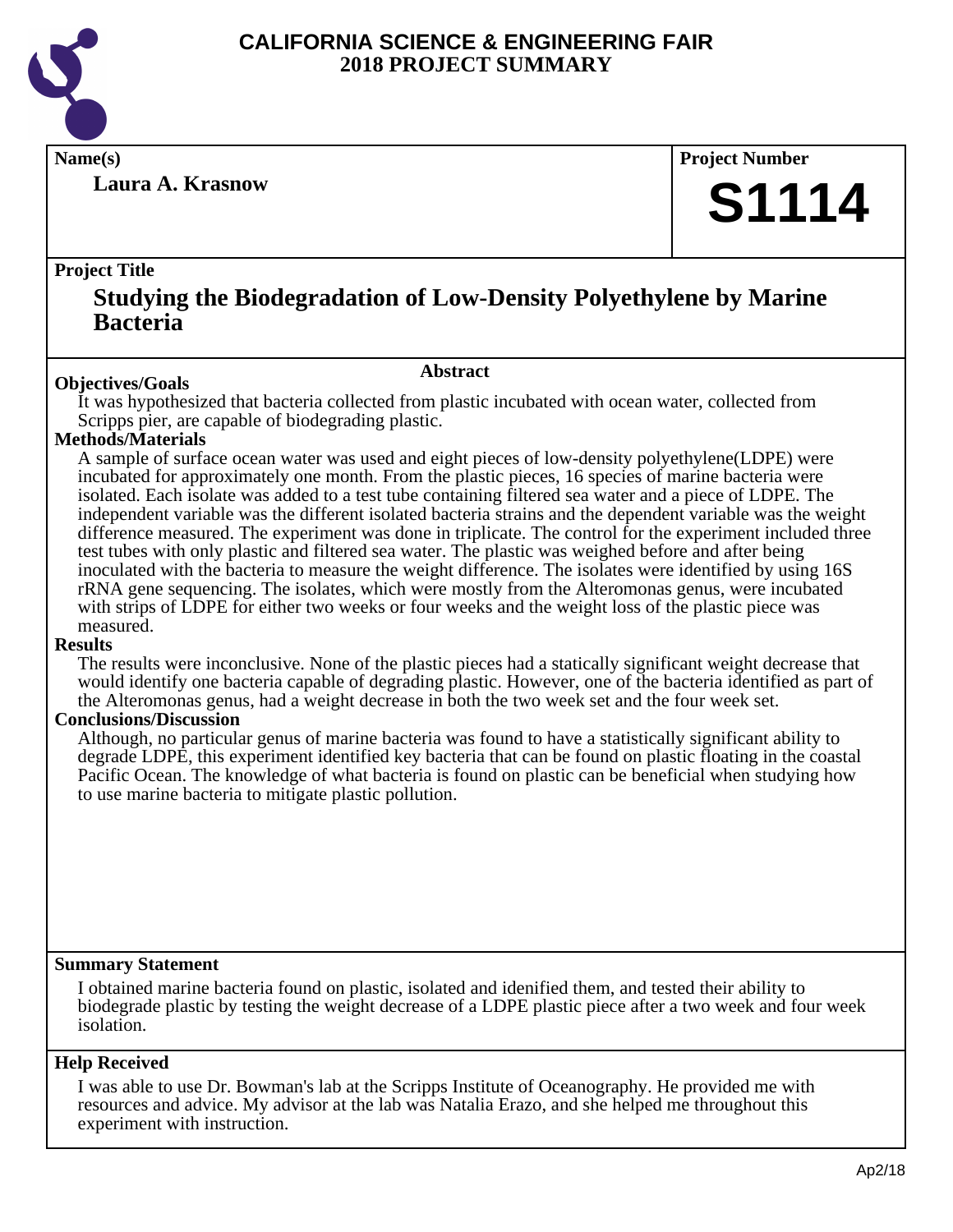

**Name(s) Project Number Project Title Abstract Summary Statement Help Received Jashandeep S. Lobana; Abraham E. Rubalcava Phytoremediation of Lead through Arabidopsis thalania S1115 Objectives/Goals** The objective is to discover a plant, either naturally or through genetic engineering, that can effectively uptake lead from contaminated soils. The goal is to see whether or not the Arabidopsis strains, Columbia and Landsberg, have the ability to withstand 0.8 milli-molar or higher lead solutions. **Methods/Materials** Fume hoods, .008M Lead II Nitrate Solution, Laptops with Temperature Recording Software, Arabidopsis Columbia and Landsberg seeds, Lab-Grade Potting Soil, Distilled Water, Grow Lights regulated by Day-Night Timers. **Results** After two weeks of growth, the treated groups under both strains were introduced to the lead solution for a one-week period and observations were recorded. The treated groups for both strains evidently withstood the .008M Lead solution, as there were no observed changes or alternations in growth rate and structural development. **Conclusions/Discussion** The two treated groups successfully survived the treatment phase of our project and continued to grow past the extent of our experiment. This leads us to believe that the Arabidopsis species has a strong chance to potentially endure even higher concentrations of lead to where they can tolerate real-world levels of contamination. We tested the phytoremediative abilities of the Arabidopsis species, in regards to lead contamination, to extract the abundance of lead in contaminated sites and reuse it as recyclable material in industry. My partner and I devised the experiment. Professor Dr. Springer and her PhD Candidates, Mr. Schwartz and Ms. Toth from the Botany Department at UCR provided professional assistance to determine and

obtain the selected plant of study. Ms. Schweiger and Mr. Mazzulli mentored and provided the necessary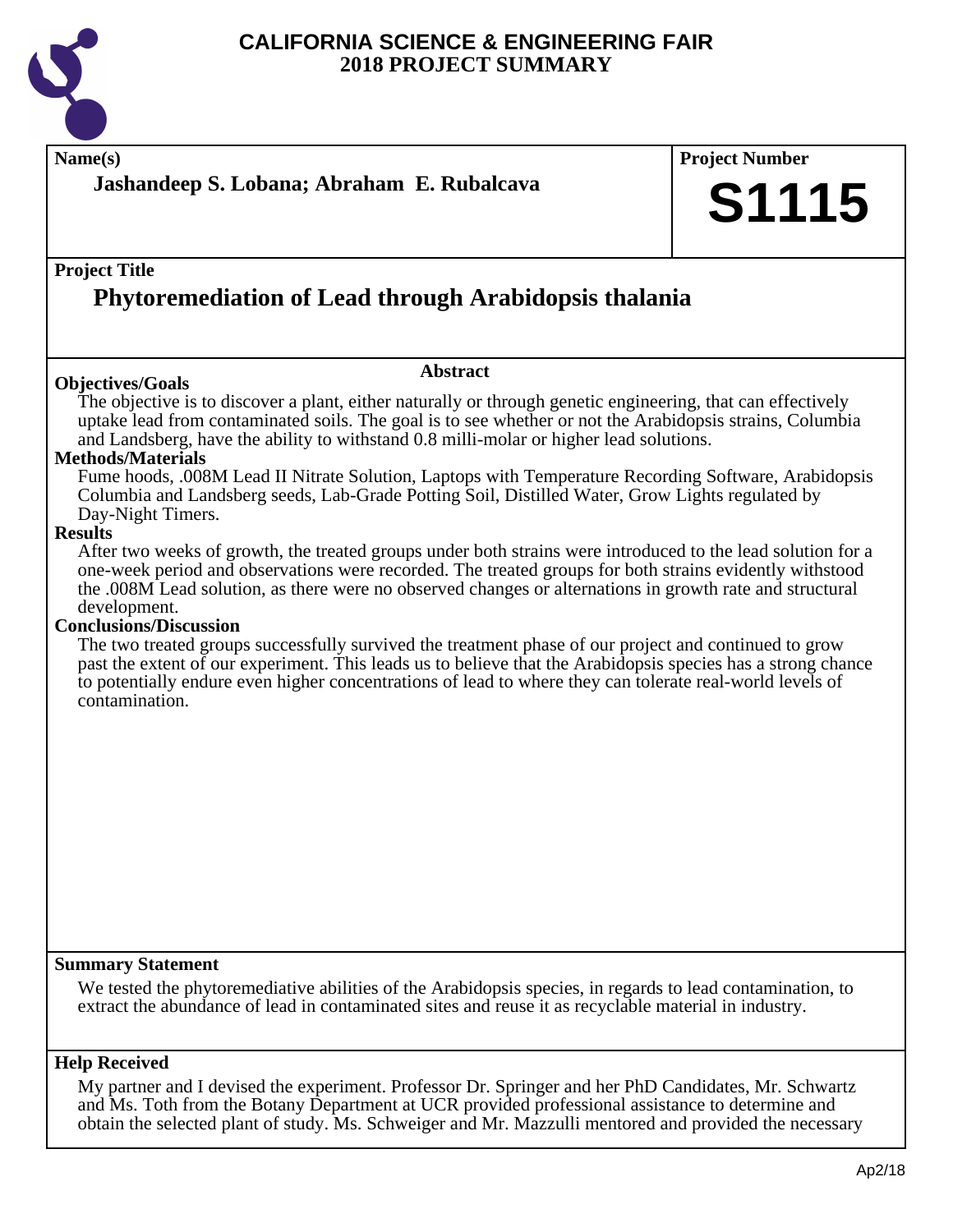

**Name(s) Project Number Project Title Abstract Ryan Mei Atmospheric Water Generation Using Hygroscopic Substances S1116 Objectives/Goals** The objective of this project is to create a device that uses cheap and readily available materials to extract moisture from the atmosphere and produce clean water without fuel or electricity. Current methods either require exotic materials, humid air that is near dew-point, or large amounts of external energy input. **Methods/Materials** Three substances (calcium chloride, silica gel, and montrimorinlite clay) were tested for their for their ability to absorb and release moisture. The weight of a glass dish of each substance was measured on a scale before and after 48 hours in the atmosphere, and after being heated on a hot plate. Based on the results, a solar atmospheric water generator was then constructed using the silica gel. Materials and tools used included a plastic tub, PET plastic sheets, aluminum foil, mylar, hot glue, a hand saw, and power drill. The mass of water collected each day was measured with a scale. Subsequent versions experimented with fans and thermoelectric elements. **Results** Though calcium chloride absorbed the most water, it released the least water. Silica gel proved to be the material most effective at absorbing and releasing moisture. Using silica gel, the device was able to generate 8 grams of water per 100 grams silica every 24 hours, on average. **Conclusions/Discussion** Based on test results, silica gel shows great promise as a material for water generation. The device would need 25 kg of silica gel in order to generate the 2L/day of water needed to survive, which would cost significantly less than conventional methods of atmospheric water generation (silica gel costs about \$0.55/kg) and require no electricity or fuel. A full-scale device to provide to provide enough drinking water for one person every day would cost around \$45.

#### **Summary Statement**

I created a low cost device to produce drinking water from atmospheric moisture.

#### **Help Received**

Ms. Angela Merchant of Henry M. Gunn High School allowed me to use the scales and hot plates in her classroom. My father helped me use the power tools to build this project.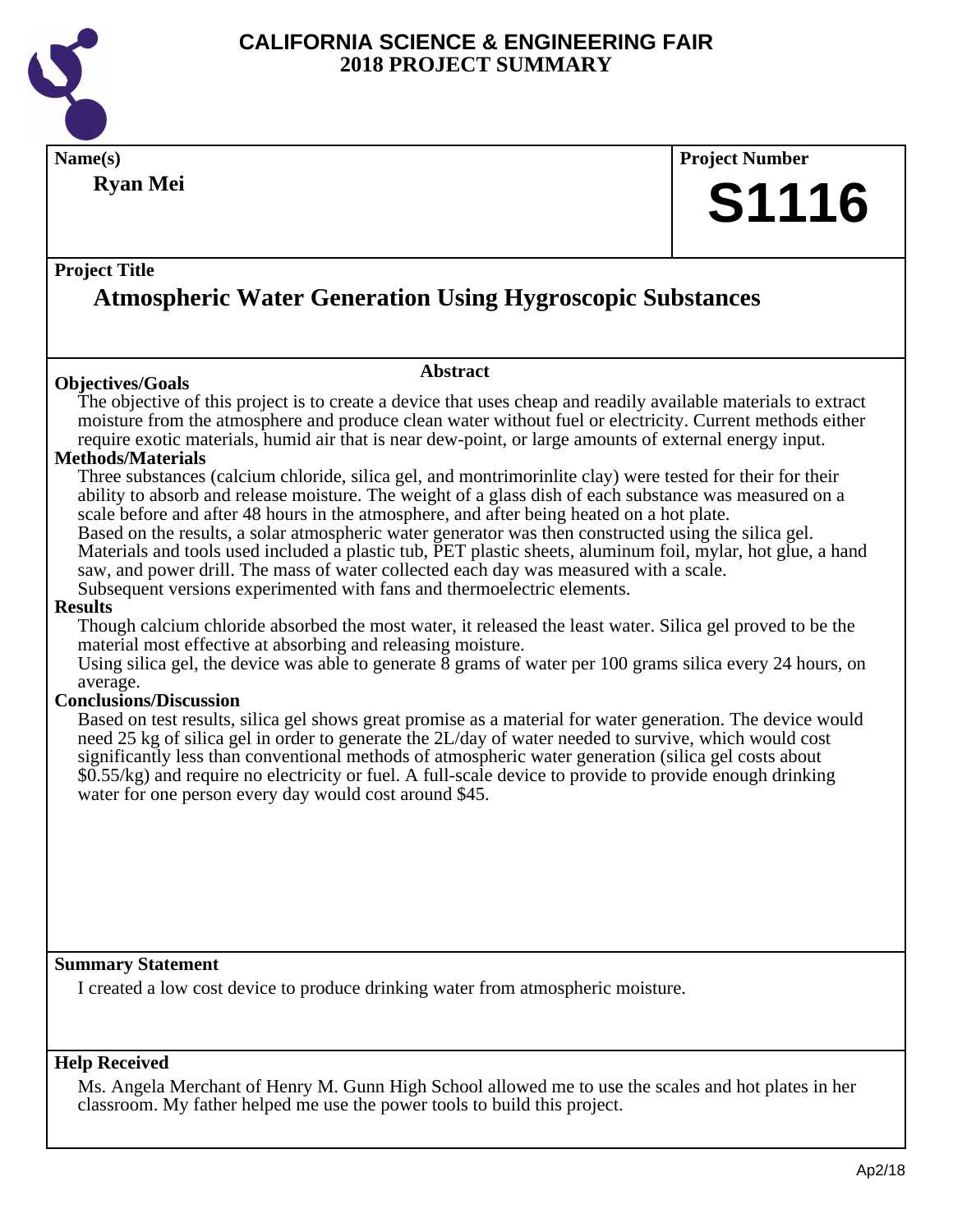

**Name(s) Project Number**

**William G. Milosevich**

## **Project Title**

# **The Use of a Greywater System and Fish to Produce Organic Fertilizer**

#### **Objectives/Goals**

The purpose of this experiment was to create a water system that cleans greywater, transfers the water to a fish pond, and extracts the fertilized water from the pond to saturate plots of grass and rosemary bushes. My project consisted in studying if the fertilized water from the pond helped the plants grow quicker and taller than the greywater-supplied plants.

**Abstract**

#### **Methods/Materials**

This system was built using plastic bins for the tanks and filters, pvc pipe, four pumps, and subterranean drip tubing. The filters used silt fabric, three one-pound carbon bags, and zeolite crystals. The plants tested were 12 rosemary bushes placed inside 12 1ft x 1ft plots of grass. The six plots of grass and six rosemary bushes were watered with the fish-fertilized water, and the other six plots and bushes were watered with greywater. Each set of plants were watered for 15 minutes every other day with water pumping at 0.9 gph. This supplied each plot with 0.225 gallons of water.

#### **Results**

The growth rates of the plants were compared using a Student T-Test. The p-value for the grass was 0.628 and the p-value for the rosemary was 0.826, providing evidence towards the null hypothesis. The water system could keep the ph at 7.0-7.2, ammonia levels at 0.25-0.50 ppm, nitrite levels 0.50-1.00 ppm, and nitrate levels to 0-5.0 ppm in the fish pond.

#### **Conclusions/Discussion**

I was successful in creating a working water system that cleaned greywater with the aid of acclimation chemicals. The system kept the water at a pH level of 7.0-7.2 and keeping ammonia, nitrite, and nitrate levels at a low ppm, allowing for a safe environment for the fish. These results suggest that a system similar to the one this could be used in public areas to supply fertilized water to lawns and spaces with lots of vegetation.

#### **Summary Statement**

My project is creating a water system that cleans greywater, and supplies it to a fish pond as fish-fertilized water is removed and is used to water plants.

#### **Help Received**

I had minimal help with the assembly of the water system. I needed help learning the tools I would be using as well as attaching the pipes to each other, which I received from a mentor. I also needed help in making sure my data was interpreted correctly, which I received from our statistics specialist at school.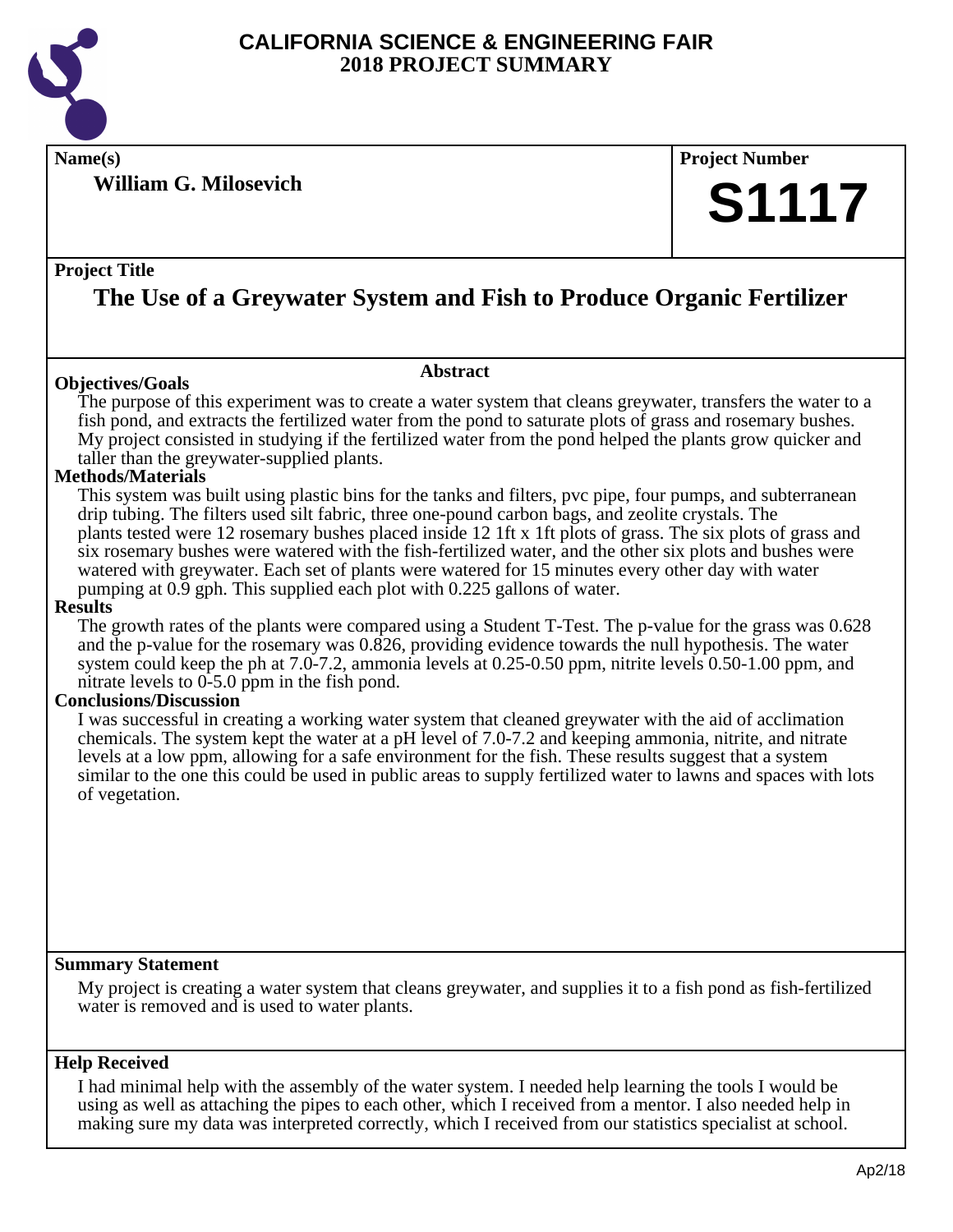

**Name(s) Project Number**

**Ahmed A. Mohamed**

# **S1118**

# **Project Title H2U: Water Solutions for the Modern Household**

## **Objectives/Goals**

The average American homeowner uses an average of 360 gallons of water per day. About 40% of that water is devoid of any toxins or impurities (Green). An additional 35% can be easily purified. That amounts to 270 gallons of clean, reusable water that is poured down our drains. The state of California is

**Abstract**

currently regressing into a drought, yet our water conservation efforts remain sedentary. Without advancements, our supply of water will quickly dwindle. The goal was to develop a device that could identify the filterable/clean water, and divert it into a holding tank for reuse throughout the home.

## **Methods/Materials**

Turbine: Developed using CAD and CFD software. Water System: Developed through the study of hydroponic systems. Used an Arduino, pH sensor, and an electric conductivity sensor. The Arduino was used to process the results of the sensors and control multiple solenoid valves used to control the flow of the water. Filter: A traditional carbon filter was made, and tested in order to discover it's limitations.

#### **Results**

Turbine: A standard inline Turgo turbine was developed which was able to produce 10 watts and 11.5 volts. Water System: The sensors had to be placed in separate tanks as the conductivity sensor was affecting the results of the pH sensor. The system is able to accept and divert 2 gal/min. Filter: The filter was able to filter out 99% of all liquids between 6-9 pH and 2-4 ms/cm.

#### **Conclusions/Discussion**

The turbine is able to generate 11.5 volts consistently, thus, I had to trickle charge the battery, have two separate batteries, and have one running the system while the other is slowly charged. I estimate that if the systems usages were to remain consistent and the device were to be used at an average of 20 mins per day, then the batteries would have to be switched every two weeks, and would have to undergo a full charge (through a wall socket) at least once a year.

 Other than the maintenance requirement, the system works as needed. The charcoal filter is able to accept water within 6-9 pH and 2-4 ms/cm. This means that roughly 60-70% of the water that goes down sinks, showers, and washing machines (the drains accounting for 80% of all household water wasted) can be filtered and reused. And if one device is attached to these drains, the average household would save 170 to 200 gallons per day. That is 62,000 gallons per year, about half of their yearly water usage.

#### **Summary Statement**

An automated way of filtering and reusing grey water within the home.

**Help Received**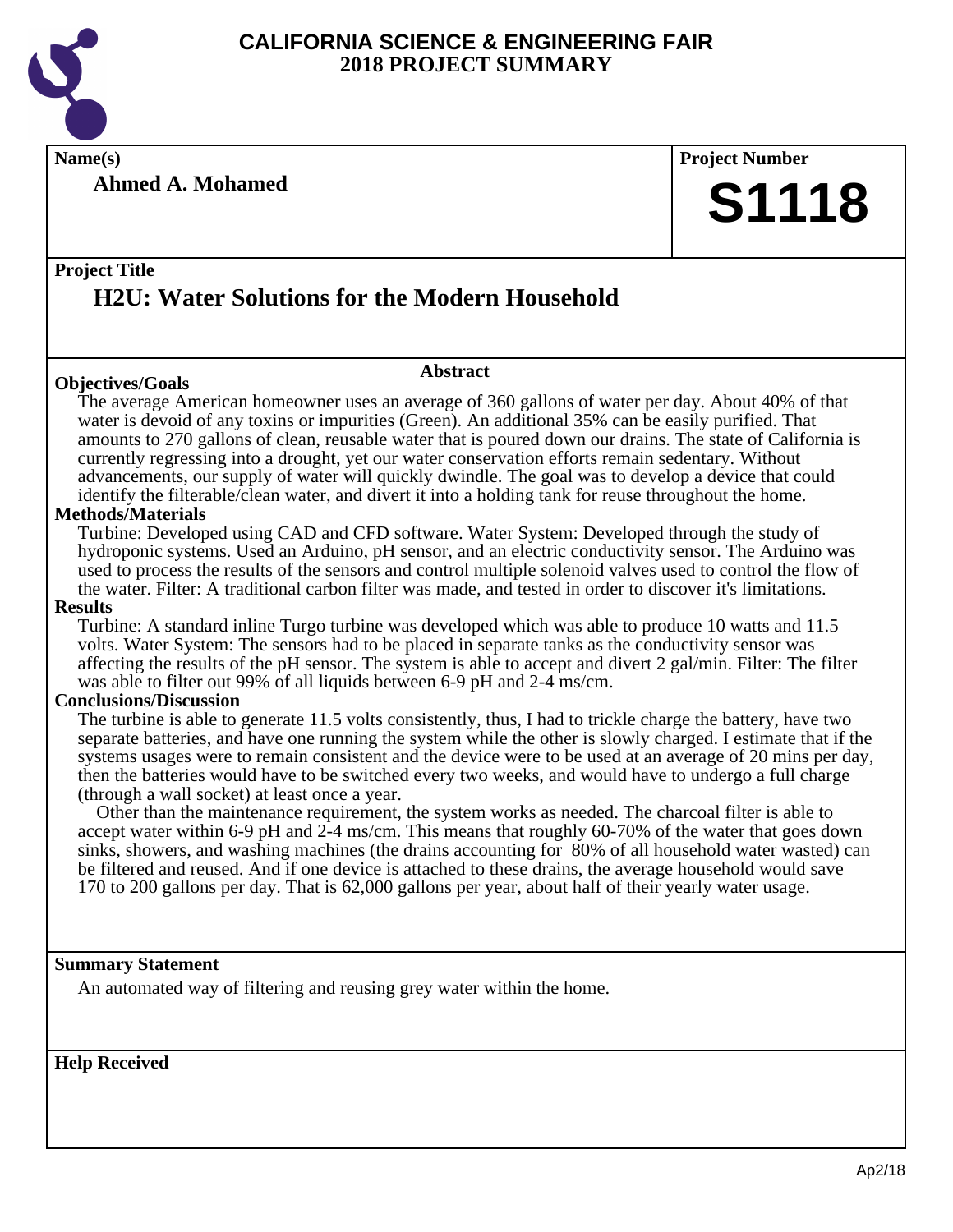

**Saurabh Narain**

**Name(s) Project Number**

# **S1119**

# **Project Title**

# **Mesh Network Based Wildfire Monitoring and Prevention System**

**Abstract**

# **Objectives/Goals**

In 2017, California faced one of the most devastating fire outbreaks in the history of the state, destroying 1.3 million acres of land and stripping thousands of people from their homes. The losses due to the fires have amounted to an astounding \$13 billion. The damage that Californians have faced, has prompted me to design a simple, inexpensive, and reliable wildfire monitoring and detection system to prevent wildfires and minimize losses.

# **Methods/Materials**

The wildfire detection system is a smart solar powered wireless device based on a microcontroller in a mesh network. These network devices monitor flame, temperature, humidity, and smoke and relay the data to nearby mesh nodes. The mesh nodes are connected to a central wireless router and extend the network to monitor a hazardous area. The router is connected to the internet and pushes captured data to the cloud for analysis and detection.

#### **Results**

During the testing phase, I found that the fire detection device could accurately obtain data regarding flame, temperature, humidity, and smoke and was able to provide mobile alerts. The sensor was tested in various conditions to ensure accuracy. Even when some of the mesh nodes and sensors were down, other nodes and sensors continued to successfully send data to the cloud.

#### **Conclusions/Discussion**

I have made a mesh network of sensors that can effectively detect fires by collecting data on flame, temperature, humidity, and smoke across a vast area. Additional variables can be added to the wildfire monitoring system to further enhance the detection mechanism. An infrared image sensor can be used to visually confirm that a fire is present. Furthermore, a GPS can be implemented in each of the microcontrollers to allow for fire personnel to easily locate the exact location of the fire. Research shows that wildfires are currently detected through the sole use of an infrared camera. My project builds on such detection mechanisms by adding sensors that measure temperature, humidity, flame, and smoke simultaneously through a mesh network, allowing for expandability and reliability. Through the creation of an inexpensive and reliable smart device, future wildfires can be detected and prevented, saving billions of dollars and ensuring public safety.

#### **Summary Statement**

I have made a mesh network of sensors to effectively detect wildfires and send a notification for early prevention.

#### **Help Received**

None. I created and programmed the mesh network sensors myself.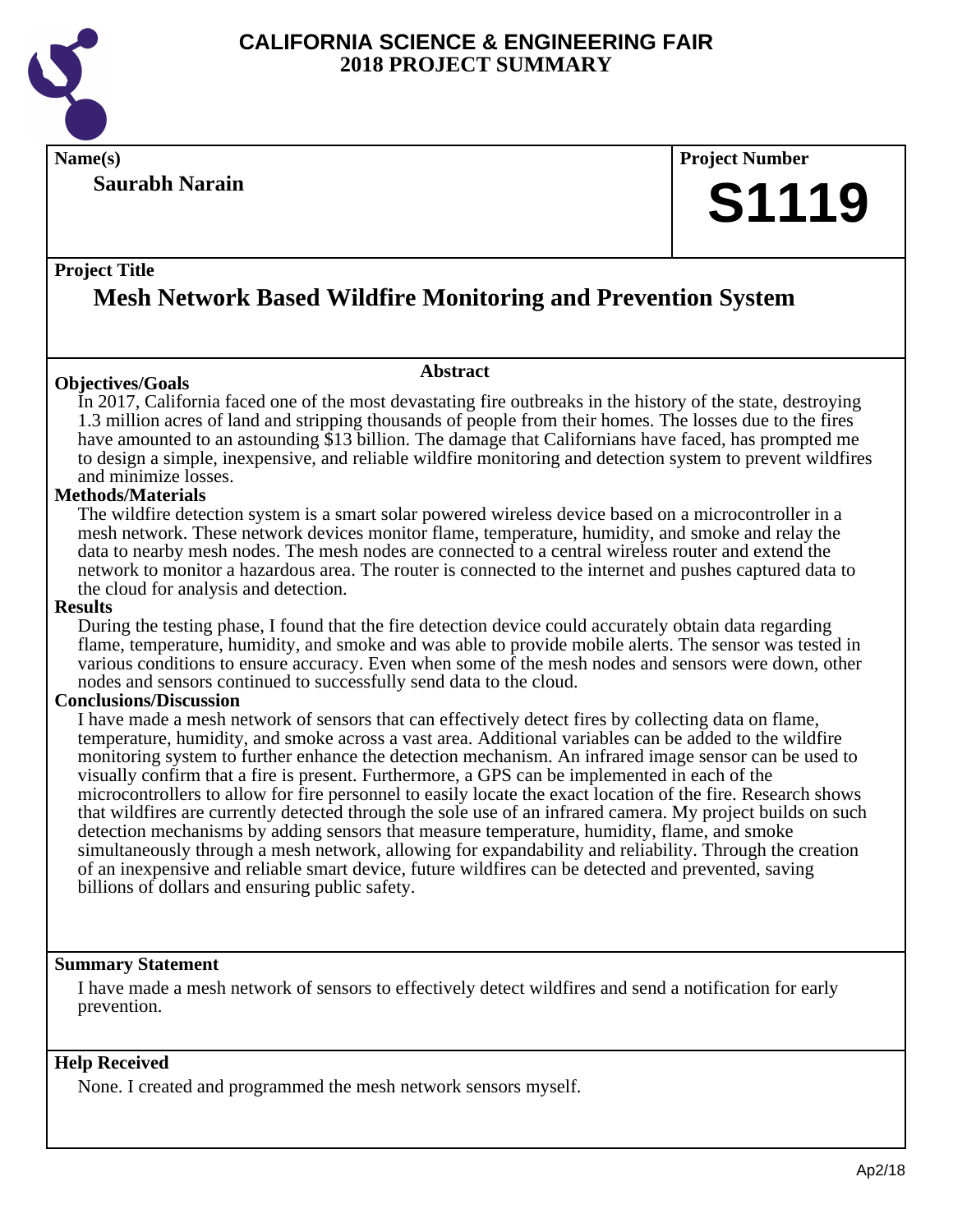

**Name(s) Project Number Project Title Abstract William Olsen; Garrett Takei Engineering Your Bathroom to Conserve Water**

#### **Objectives/Goals**

The prototype product consisted of a Shower water diversion module to divert water from the shower into the toilet tank and a Toilet tank filling module that allows the toilet tank filling to to be regulated. Cost vs complexity trade-offs and safety were the main criteria in the 4

#### **Methods/Materials**

Micro-switches, Time delay Relays, DC power supply

Solenoid valves, Metal pipe and plastic tubing installed into existing shower and toilet tank were used in the design process to save the 2 gallons of water wasted during the heat up cycle of a shower. The prototype product consisted of a Shower water diversion module to divert water from the shower into the toilet tank and a Toilet tank filling module that allows the toilet tank to be empty when needed. Cost, complexity and safety were the main criteria in the prototype design comparisons. We considered multiple prototype options and the safety concerns in the design process at a minimal cost < \$100. Additional water savings features for the future are enabled by the toilet tank module.

#### **Results**

4 Prototypes were considered in the design phase to use solenoid valves to divert water into a toilet tank with a modified filling valve, so the tank would remain empty to capture stagnant cold water from the shower hot water line. Testing of multiple house configurations showed that >75% of the warm up cycle water can be captured by a 2 gallon toilet tank.

#### **Conclusions/Discussion**

Droughts in CA can impact, reduction in Water Reservoir reserves, Soil compaction within Wells, Sea Water intrusion into land, Reduction of water allocation for wetland or fish restoration. Our mitigation water diversion prototype if installed in 90% of the single family homes in CA, could conserve 46M gallons per day and 16.8 Billion gallons per year.

#### **Summary Statement**

This environmental engineering prototype diverts clean water from the shower to the toilet tank to save 46M out of 68M gallons usable water that goes down the drain every day in California during the warm up cycle in a shower.

#### **Help Received**

One partner consulted Mrs. Dorothy Lubin on the environmental impact of a drought and while we built our prototype, Mr. Christopher Olsen assisted in soldering, wiring, and piping.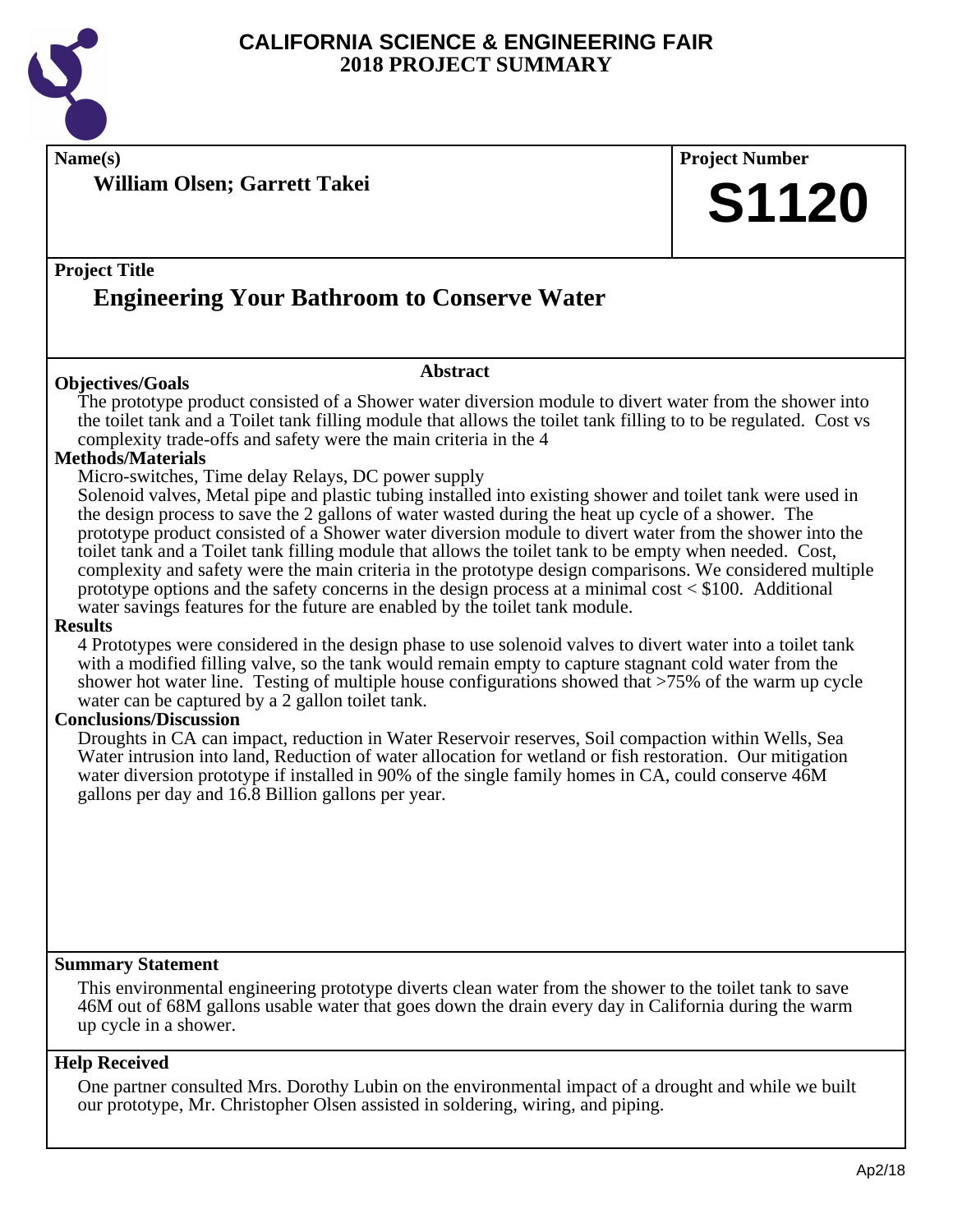

**Melanie E. Quan**

**Name(s) Project Number**

# **S1121**

# **Project Title**

# **Microplastics, Macro Problem: A Novel Technique to Remove Microplastics from Water Using a Modified Electrostatic Filter**

Microplastics are an increasingly problematic aspect of plastic pollution with an estimated 83% presence in tap water worldwide. Currently, there are no feasible water treatment options to remove microplastics from water that are both effective and economical. After learning of the beneficial effects electrostatic smoke precipitators have on ash removal in power plants, I applied concepts found in these filters and applied them to a novel microplastic filter. My hypothesis was that a stronger charge of the electromagnets used in my filter design would remove more microplastics from the water.

**Abstract**

## **Methods/Materials**

**Objectives/Goals**

To test this, I constructed five variations of filters, each having two pieces of mesh attached to electromagnets. Each filter had electromagnets at different strengths, dependent on the number of coils. The five filters tested had varying numbers of coils of 0, 50, 100, 150, and 200. To determine the filters' effectiveness on different sized microplastics, I tested my filters with two different sized microplastics of 1058.330 microns and 264.583 microns. After constructing the filters, I used a 9V battery as the power source to charge the electromagnets. I then filtered one gram of microplastics suspended in 200mL of distilled water through each filter for five trials, doing this for each of the two different microplastic sizes.

#### **Results**

The data from the tests proved my hypothesis correct and consistently showed a positive relationship between the strength of the electromagnets and the amount of microplastics captured. The data shows that the filter with 200 coils on the electromagnet filtered an average of 24.5% of the large microplastics and 14.88% of the small microplastics, while the filter with no electromagnetic strength removed 1.7% of the large microplastics and 0.6% of the small microplastics.

#### **Conclusions/Discussion**

This research proved a way to successfully filter out microplastics from water using pre-existing and low-cost technology. There was a direct correlation between the strength of the electromagnet and amount of microplastics captured. Given that a 9V battery was the power supply used, it is logical that a stronger power source would remove more microplastic. This research shows potential in both commercial and industrial levels, with potential applications in a variety of settings, from household appliances to large-scale water treatment facilities.

#### **Summary Statement**

I created a novel electrostatic water filtration technique that removes microplastics from water.

# **Help Received**

None. I designed, built, and performed the experiments myself.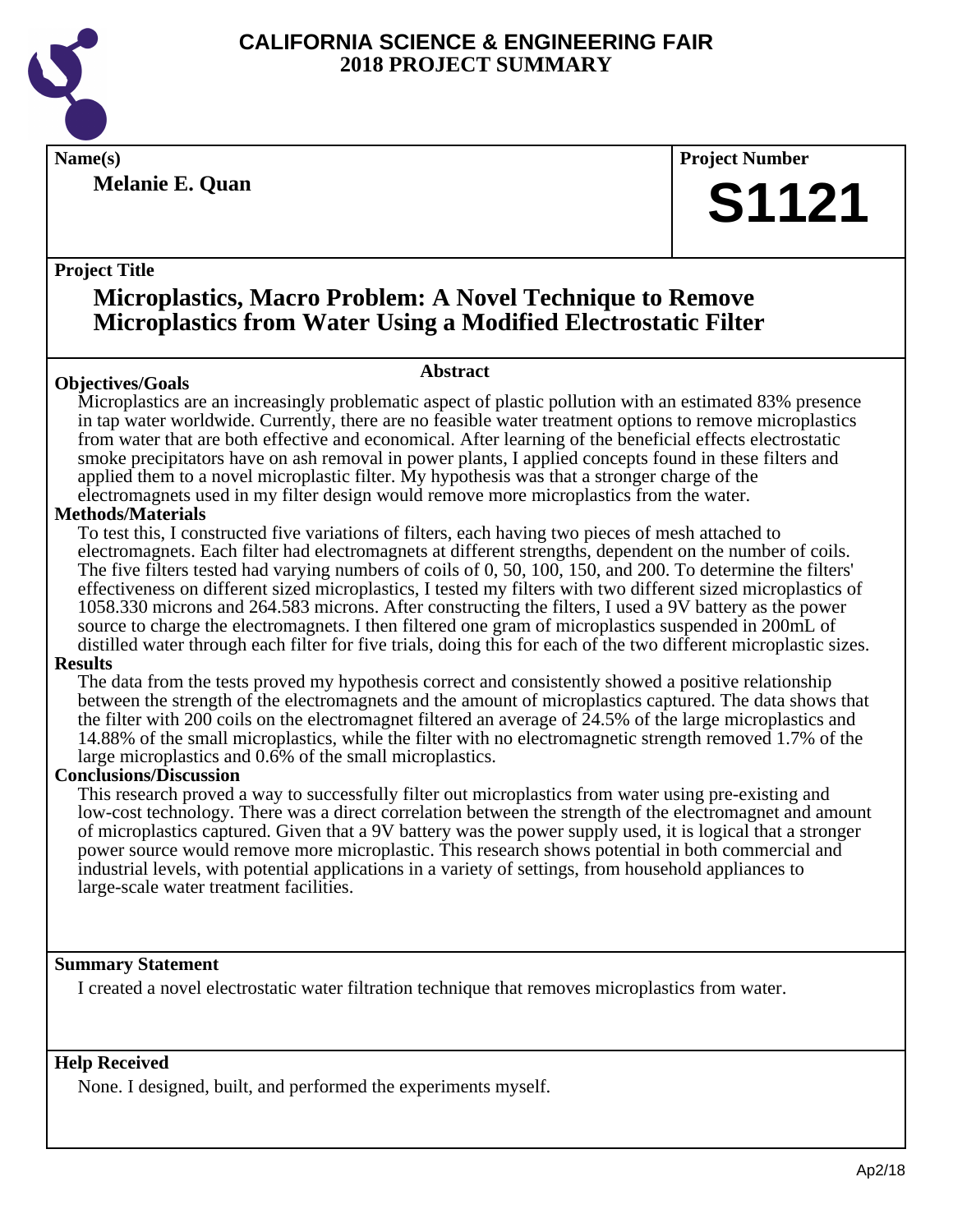

**Anna T. Rioux**

**Name(s) Project Number**

# **S1122**

# **Project Title**

# **Turning Farm Waste into Usable Energy: Investigating Energy Production of 3-D Printed Microbial Fuel Cells**

# **Objectives/Goals**

The purpose of this experiment is to economically engineer and test 3-D printed Microbial Fuel Cells (MFC) in a series connection for use in large scale application like a dairy or wastewater treatment facility. I hypothesized that CAD 3-D printing software can be used to design an MFC that will be able to produce a measurable amount of energy. Furthermore, I hypothesized 3-D printed MFCs will produce a greater amount of energy in series connections than by themselves.

**Abstract**

# **Methods/Materials**

The research and design phase reviewed multiple CAD 3-D printing software programs to determine the most functional and economic tool for designing the MFCs. Using Tinkercad STL files were prepared for printing on Lulzbot Taz 4, a second model was printed on a Flash Forge Creator Pro. Alpha filament and PLA plastic materials were used to print the prototypes. Then, multiple trials were conducted using 45 mg of cow manure farm waste in the anode, and 35mg of saltwater solution in the anode chamber. Electrodes sized 3 cm x 3 cm were placed in the chambers, and an agar solution was used for the salt bridge. Twice daily readings were taken for amperage, volts and wattage.

# **Results**

An MFC was printed using economical CAD software. However, due to printer limitations there were dimension constrains. The experimentation demonstrated that both the individual and series connected MFC could consistently produce measurable energy. However the individual MFC produced a greater amount of energy, 1.08 watts; in comparison the series connection yielded 0.88 watts. In general the individual MFC produced a greater amount of voltage, 154 mV versus 85 mV; but, a similar amperage between 4 and 11 mA for the individual and 1 to 5 mA for the series connection.

# **Conclusions/Discussion**

A functioning MFC was engineered, and the results indicate that the individual MFCs are more efficient than the MFCs in series connection. The next step in this research would be to increase the size of the 3-D printed MFC, and make modifications to the salt bridge, from an agar solution to a proton exchange membrane to increase output. Additionally, development of a power management system, including a boost converter, for energy to then be stored in an external battery for future consistent flow of energy will be reviewed. These modifications will be necessary before applying this technology to a large scale use on a dairy or waste water treatment facility.

# **Summary Statement**

Using CAD software I designed economical 3-D printed MFC prototypes to use in series connections for the purpose of creating an inexpensive way to turn farm waste into usable energy, for large scale use.

# **Help Received**

I designed the MFCs prototypes using CAD software. Then, I submitted STL files to Doug Cairns of TCOE and Nelson Sebra of Fresno State#s Lyles Center, they printed my prototypes MFC on 3-D printers.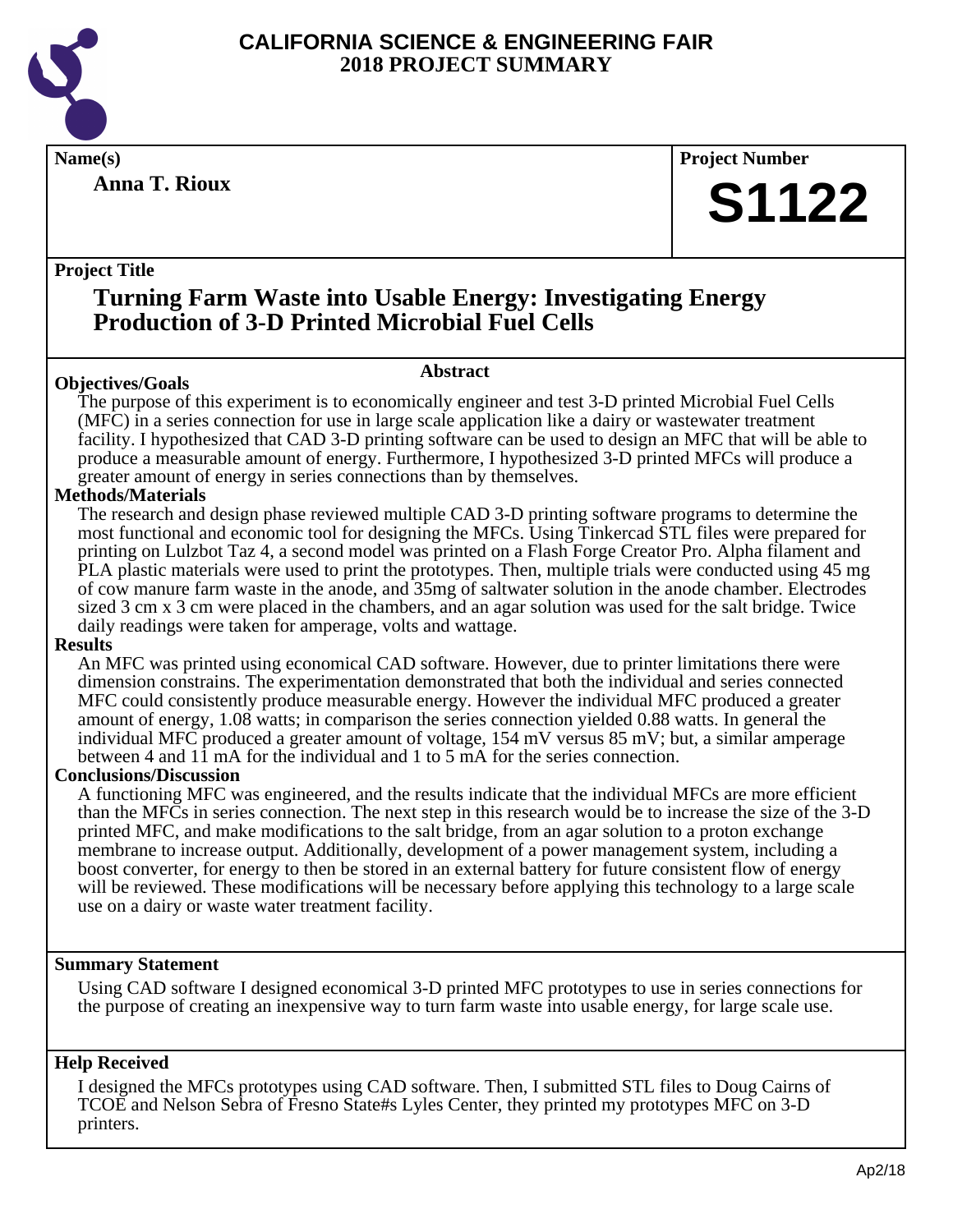

**Vedha Santhosh**

**Name(s) Project Number**

# **S1123**

# **Project Title**

# **The Optimal Soil Stabilizing Biopolymer to Reduce Shear Induced Erosion and Improve Soil Productivity**

# **Objectives/Goals**

#### **Abstract**

The objective of my study was to determine the optimal soil stabilizing biopolymer to reduce shear induced erosion and improve soil productivity. I compared 3 vegetable based starches to test effectiveness of water retention, prevention of nutrient runoff, and promotion of plant growth.

# **Methods/Materials**

Control: Untreated soil (not amended)

Independent Variables: Starch Based Soil Stabilizers

Dependent Variables: Resulting water retention, plant growth, nutrient runoff (N, P, K)

Phase I- 3 different types of soil stabilizing Super Absorbent Polymers(SAP)were produced using Corn, Tapioca, and Potato starch. Active ingredients used to increase cross linking and water retention were Carboxymethyl Cellulose and Aluminum Sulfate.

Phase II- The amended soil was tested for water retention and nutrient runoff. The water retention test measured how much water was retained by amended and stabilizer-free soil. Stabilizer free soil, retained the least water and started releasing water after only 20 mL. Tapioca Starch based SAP-amended soil was the most hydrophilic and retained most water since it started releasing water after 45mL. The nutrient runoff test measured retention of original Nitrogen, Phosphorus, and Potassium levels after using soil stabilizing SAPs.

Phase III- Pea plants were grown in amended soil and stabilizer-free soil. Optimal Starch Based SAP was determined by plant height and soil testing.Plants were watered 25mL every week after germination and observed.

#### **Results**

The results of my experiment confirmed my hypothesis; biodegradable SAPs were the best soil stabilizers. Plants grown in soil with Tapioca Starch based SAP grew tallest and healthiest (strong stalks, no breakages). Soil amended by Tapioca and Corn starch had increased water retention than potato starch. Plants grown with no stabilizers had lower height while the soil was dry and erosion-prone.

# **Conclusions/Discussion**

Soil amended with Starch Based Super Absorbent Biopolymers especially tapioca starch is a renewable, sustainable, and biodegradable alternative to plants. Untreated soil is erosion prone, has low water retention, enables nutrient runoff, and inhibits growth.

# **Summary Statement**

Soil amended with Starch Based Super Absorbent Biopolymers reduces shear induced erosion and improves soil productivity due to increased water retention and decreased nutrient runoff.

# **Help Received**

This project was performed entirely at my home by myself. I researched on the internet about widely used methods of soil stabilization and alternate renewable resources.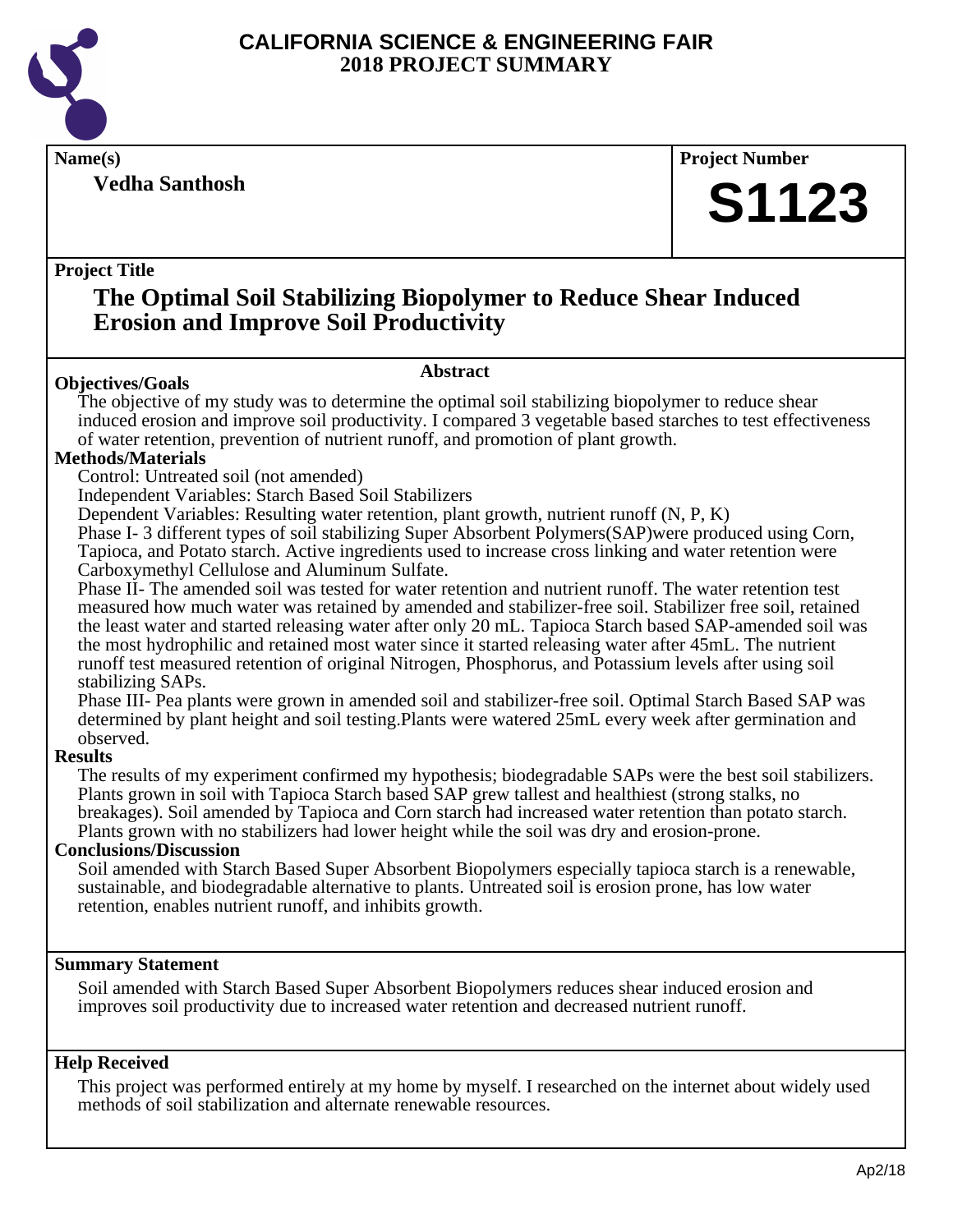

# **Sriya Sridhar**

# **Name(s) Project Number**

# **S1124**

# **Project Title**

# **Water Works: Setting Up a Wireless System that Monitors the Amount of Moisture in Soil to Conserve Water**

#### **Abstract**

**Objectives/Goals** The objective of my study is to accurately measure and monitor the amount of moisture in soil by setting up a wireless system and utilizing this data to conserve water.

## **Methods/Materials**

Semtech LoRa wireless Gateway, moisture sensor, Windows 7 laptop, 2 potted plants, and a measuring cup to water plants. Measuring the amount of moisture in plant's soil, and comparing it to control variable.

## **Results**

Based on my measured data, Plant #1 was watered 3725 mL (watered based on sensor values) and Plant #2 was watered 4650 mL (control variable without sensor) total over the course of 16 days. The amount of water that was saved was 925 mL. This amounts to a water conservation of about 24.83%.

#### **Conclusions/Discussion**

Based on the data obtained, I conclude that my results support my engineering goal. My goal was that the moisture sensor needed to detect the moisture levels in the soil and report back to the user through the sensor to the Semtech LoRa Wireless Gateway. This system is to be used to conserve water. The system worked well and the data was received reliably and accurately.

#### **Summary Statement**

I setup a wireless system that monitors the amount of moisture in the soil to conserve water.

#### **Help Received**

None. I set-up and performed the experiments myself.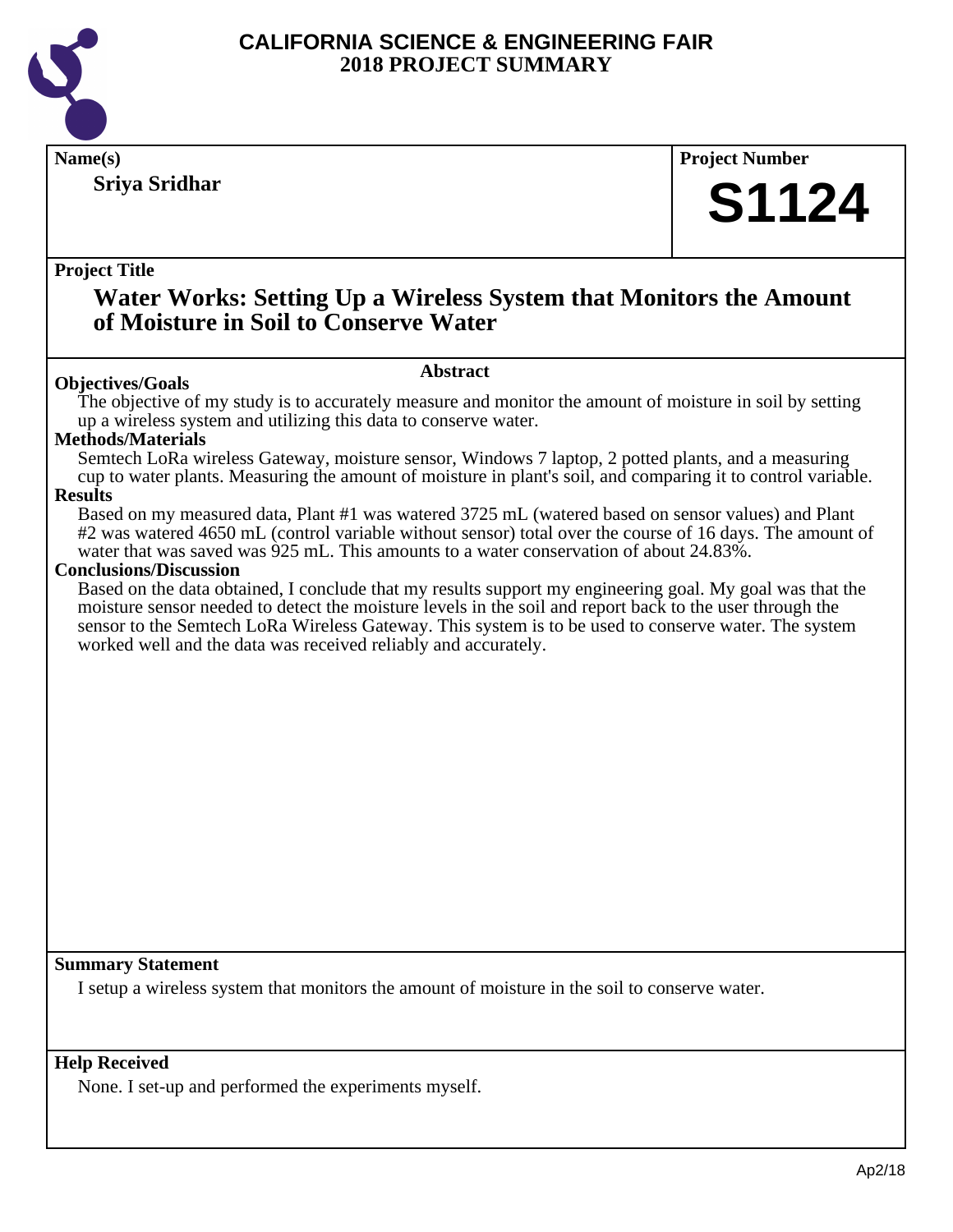

**Nesha Subramaniam**

**Name(s) Project Number**

# **S1125**

# **Project Title**

# **Low Cost Removal of Organic Nitrogen and Nitrate from Bovine Sewage Using Physical and Biological Methods**

## **Abstract**

**Objectives/Goals** At dairies in California and around the world, bovine sewage is discharged to the ground or to percolation ponds resulting in nitrate contamination in groundwater. I investigated low-cost physical and biological means of reducing total nitrogen (TKN + nitrate) from bovine sewage to reduce the potential for nitrate contamination.

# **Methods/Materials**

Bottle point adsorption batch experiments were conducted to measure equilibrium adsorption capacity of TKN, ammonia, and COD onto cotton fabric and crushed tumbleweeds. Two controls of filtered bovine sewage with no solid were also prepared. Packed bed columns were also set up to test the dynamic adsorption pollutant removal characteristics of cotton, tumbleweed, and chopped palm fronds. I set up columns of coarse, washed sand and measured a physical property of salt solution (specific conductance, EC) in the effluent "breaking through" a packed, porous column. I generated several breakthrough curves with high reproducibility.

 I also set up packed columns of clayey-sand and silty sand to determine the dynamic flow properties of TKN, COD, ammonia, and nitrate in aerated bovine sewage through the media, to determine the dynamic removal characteristics of each pollutant.

# **Results**

The cotton column had favorable adsorption characteristics for TKN, COD, and nitrate. Palm fronds and crushed tumbleweeds proved unsuccessful in dynamic adsorption columns because their effluents had much color (tannins) which show up in the COD analysis. In the bottle point tests, cotton removed TKN up to 6.43 mg/g cotton, but cotton showed no removal of COD. In our second batch aeration, we again showed significant reduction of TKN, COD, and BOD, and I generated nitrate at 6 mg/L -N. My clayey-sand column had significant removal of TKN, COD and BOD, but nitrate removal was inconclusive. In the silty-sand column, I was more successful passing sewage through it, and achieved significant removal of TKN, COD, BOD, and nitrate.

# **Conclusions/Discussion**

Cotton fabric and simple aeration of bovine sewage can be effective, low-cost means of reducing total nitrogen (organic nitrogen and ammonia) and other pollutants (BOD and COD ) before the sewage is released to a percolation pond. Creating anoxic conditions and the addition of a modest amount of sugar can stimulate the anaerobic bacteria to remove nitrate as the aerated sewage percolates through a silty sand.

# **Summary Statement**

I investigated low cost physical and biological means of lowering total nitrogen in bovine sewage in order to prevent nitrate pollution.

# **Help Received**

My mentor, Dr. Tom Browne, was very helpful in guiding my knowledge of TKN and BOD analysis. I used the Chem Lab at Victor Valley College, Babcock did analytical measurements.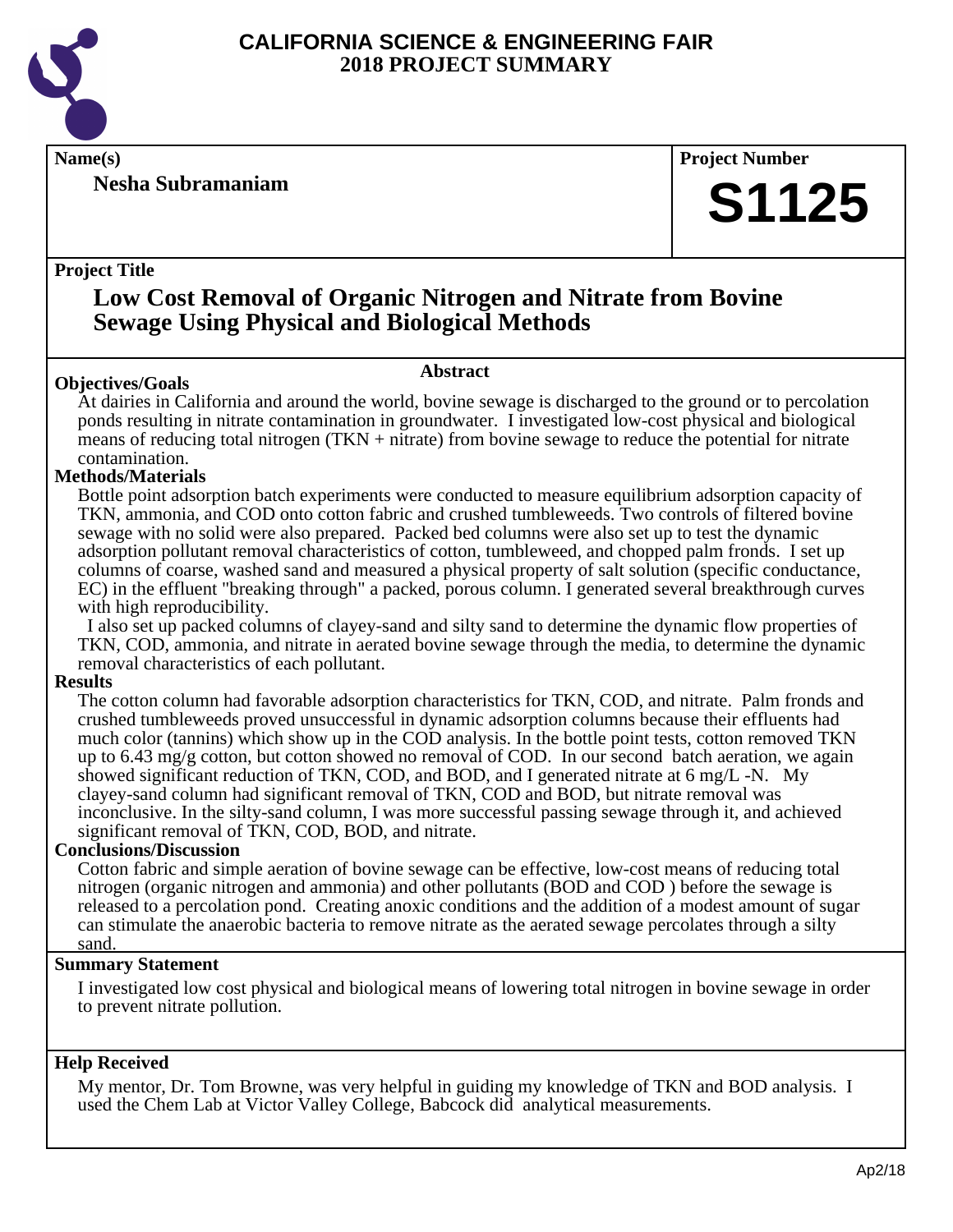

**Vasily A. Tremsin**

**Name(s) Project Number**

# **S1126**

# **Project Title**

# **Stop the Flame in Its Infancy! Multivariable Early-Warning System for Low-Cost Prevention of Wildfire Proliferation**

## **Abstract**

**Objectives/Goals** In 2017, Devastating fires burned throughout the Napa Valley and Southern California, resulting in immense destruction, financial loss, and even casualties. In most present cases, firefighters are unable to identify wildfires until the flames grow into uncontrollable blazes. Thus, the main goal of the project was to create a low-cost, multivariable, distributed system for confident detection of wildfires that can be widely implemented for effective prevention of wildfire proliferation.

# **Methods/Materials**

The present system consists of dispersed data acquisition devices that all wirelessly communicate with each other and a central workstation to provide comprehensive real-time monitoring of fire in the area. To confidently detect dangerous flames and evade false positives, multiple stages of verification are employed in order to use a variety of fire characteristics during detection (near infrared wide-band measurement, long-wave infrared thermal imaging, near infrared narrow-band imaging, smoke signature, and others).

# **Results**

By using a variety of fire characteristics and environmental variables, the system was able to reliably detect small 1x1 meter fires from a large distance (70-90 meters). More realistic larger flames can be detected at much larger distances. The most probable false positives (e.g. direct sunlight, street lights, sky luminescence, car lights, etc) were proved to not set off fire warnings due to the system's multivariable verification algorithm. Various wildfire emission characteristics were studied to identify unique spectral features used in the detection method. Environmental factors such as wind patterns, temperature and humidity variation, are compensated by an algorithm that compares real-time readings to a calibrated baseline.

# **Conclusions/Discussion**

The novel, affordable method of early-stage wildfire detection provided by this unique system will allow firefighters to contain fires before they transform into an uncontrollable inferno. Thus, the distributed system can save billions of dollars in fire damage and prevent future wildfire-related fatalities.

# **Summary Statement**

I developed a novel, low-cost system that uses multiple fire characteristics and environmental variables to detect wildfires at their earliest stage, allowing firefighters to combat flames before they grow into deadly infernos.

# **Help Received**

My high school science teacher (Mrs. Roxanna Jackman) provided advice on fire properties. My father helped me to borrow a spectrometer that was used to research spectral properties of various emission sources.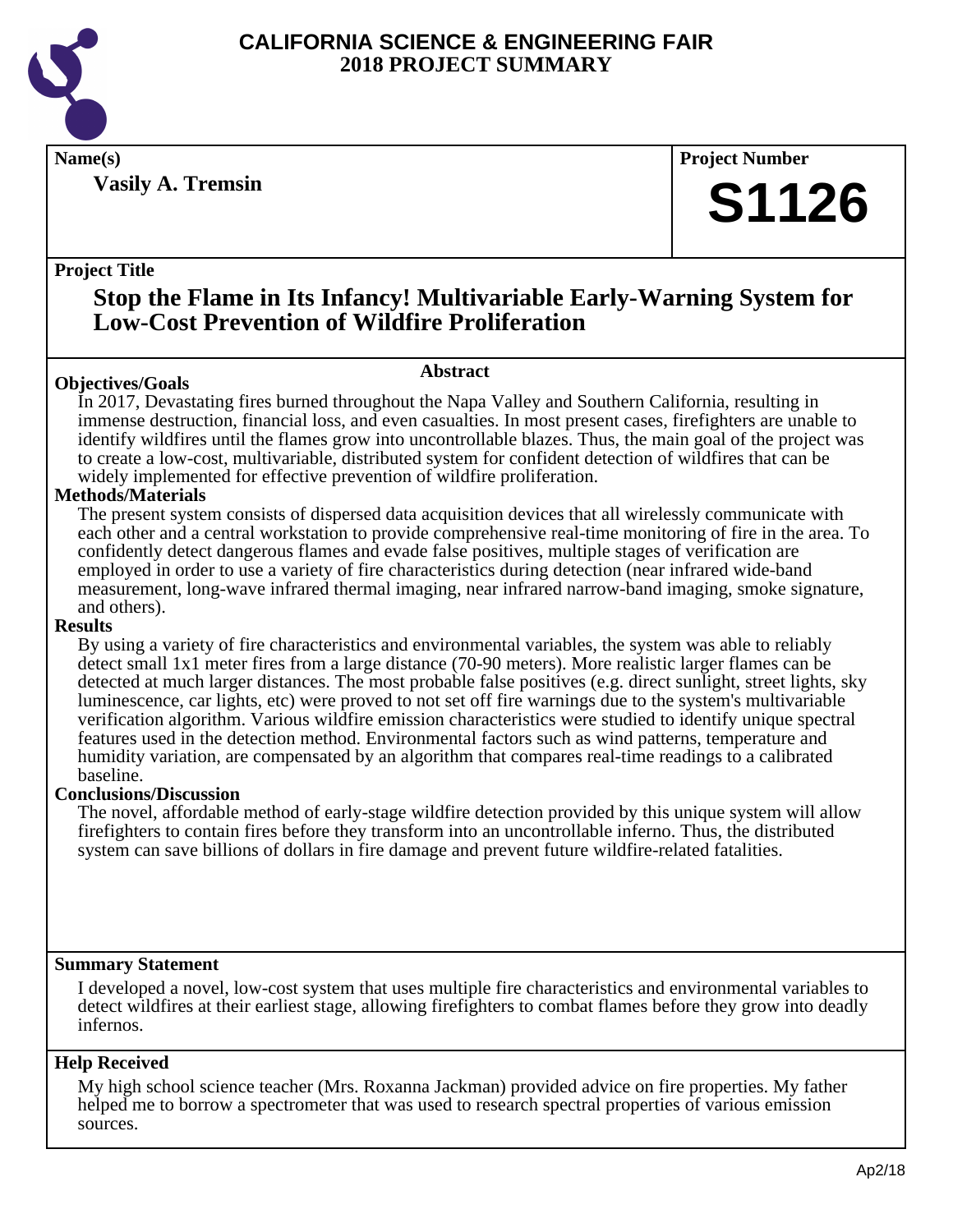

**Name(s) Project Number**

**Alfred Vargas; Audrey Vargas**

# **Project Title Solar Desalination Using a Parabolic Trough**

#### **Abstract**

**Objectives/Goals** Our objective was to construct a parabolic trough system that desalinates water at its maximum potential by analyzing the optimal position of the absorber pipe. We postulated that the focus point of the parabolic trough would be the point at which the device would most effectively desalinate water. Moreover, we decided to construct this device made from inexpensive materials in order to emulate people's necessities in developing countries and to show a solution to the water crisis.

#### **Methods/Materials**

Our device takes the form of a parabolic trough. Supported by a simple buttress system consisting of Polyvinyl Chloride pipes, a copper tube (absorber pipe) is located at an experimented distance from the metal parabolic trough (metal reflective sheet). We would then move the position of the absorber pipe.

#### **Results**

We moved the absorber pipe farther and closer to the focus point of the parabolic trough 0.16 cm. Our data shows that as the position of the absorber pipe is closer to the focus point of the trough, more water is desalinated. However, our results fluctuated numerous times. This can be justified by the changes in weather patterns and solar energy.

## **Conclusions/Discussion**

Our experiment mostly supports our hypothesis because our results show a direct relationship between the amount of desalinated water to temperature and solar intensity. Moreover, as the position of the absorber pipe moved closer to the focus point of the parabolic trough, the device desalinated the salt water at its maximum potential. Furthermore, this is also supported by the Parabolic Reflective Property. This mathematical law, developed by mathematicians Pascal and Kepler, states that any type of ray entering the parabola will refract to the parabola's focus point and concentrate on that point. This is one reason why the device desalinated salt water efficiently near or on the focus point - the absorber pipe was placed on the focus point of the trough, and all of the infrared rays are concentrated on that point, exposing more heat to the pipe and the salt water inside of it. However, this device relies heavily on the sun as well as the environment, proving our hypothesis to be mostly valid because the weather influences the amount of desalinated water produced by this device.

#### **Summary Statement**

This project is about creating an inexpensive device, taking the form of a paraboloid, which desalinates saltwater using solar radiation.

#### **Help Received**

Our advisor guided us throughout the project giving feedback about our project. However, we performed the experiments, the design, and the data of the project.